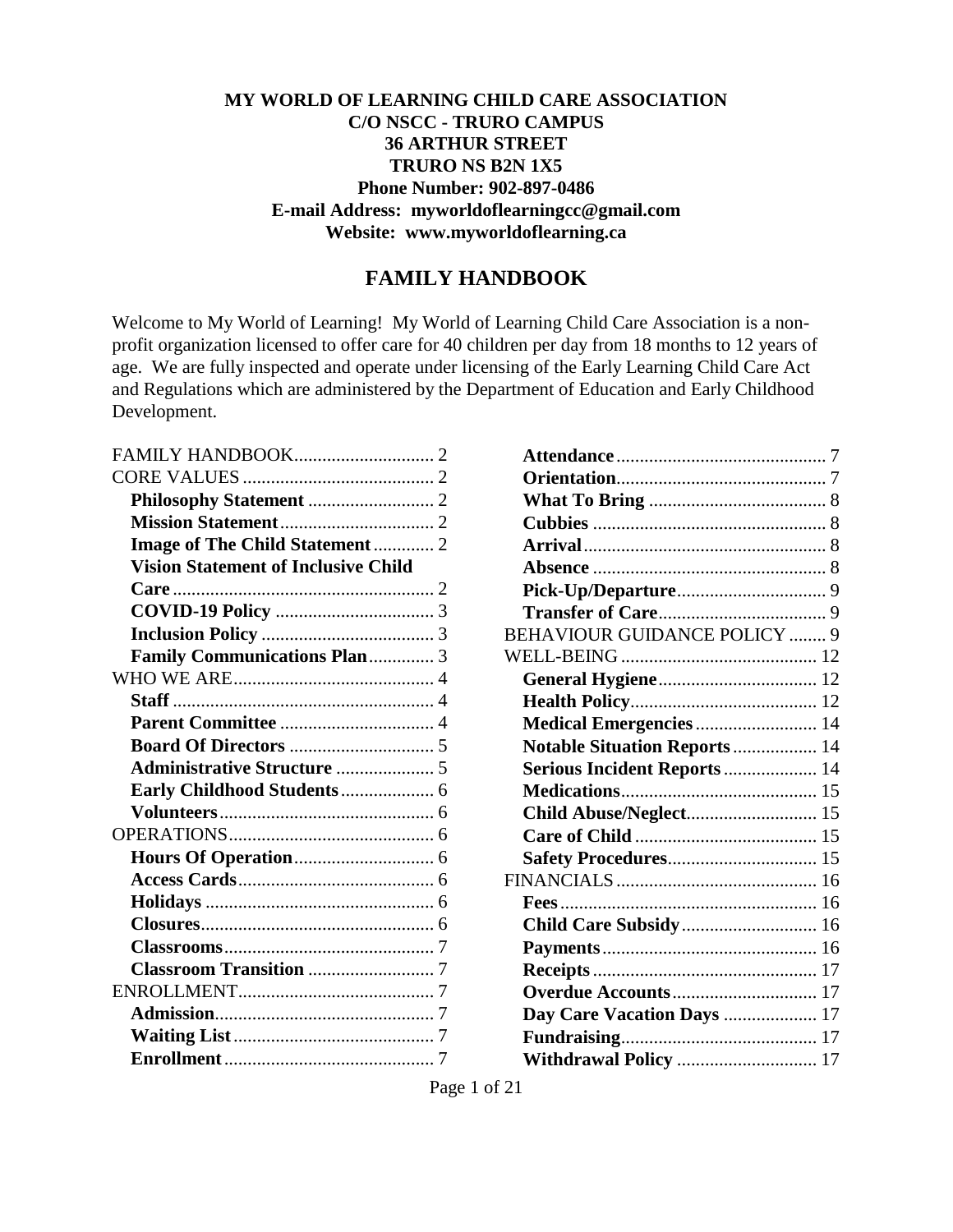| PROGRAM DELIVERY  17                    |  |
|-----------------------------------------|--|
|                                         |  |
| <b>Educational Programs</b> 17          |  |
| <b>Off-Site Outings/Field Trips  18</b> |  |
|                                         |  |
|                                         |  |
|                                         |  |
| <b>Nut-Aware Environment 19</b>         |  |

| <b>GRIEVANCE PROCEDURE 20</b> |  |
|-------------------------------|--|
|                               |  |
|                               |  |

<span id="page-1-0"></span>**FAMILY HANDBOOK** - The policies found in this family handbook have been developed for the purpose of providing an environment with the well-being of your child in mind. We trust you will appreciate the importance of supporting these policies. As required in 4.2 of the Ministerial Requirements for a Family Communications Plan, the following are available in the Information Binder on top of the children's cubbies for parents/guardians to view: a copy of the Early Learning Child Care Act and Regulations, a copy of the family handbook, the license, a copy of the report of the most recent inspection, a copy of the behaviour guidance policy, a copy of the current menu, a copy of the daily program plan and routine, a list of the names of the current members of the parent committee, a copy of the most recent minutes of the parent committee, notifications of funding provided by the Province of Nova Scotia and any information required by the Minister.

## <span id="page-1-1"></span>**CORE VALUES**

<span id="page-1-2"></span>**Philosophy Statement** We strive towards a nurturing, welcoming environment in which all children can develop and enhance their existing skills. We believe children learn through play as well as child-initiated and teacher-supported activities and experiences. Our programs are created to support all areas of development. Through reflective practice educators will continually evaluate and make adaptations based on children's responses, interactions and interests.

<span id="page-1-3"></span>**Mission Statement** My World of Learning Child Care Association is a non-profit child care centre whose staff and Board of Directors are committed to providing quality inclusive child care for all children between the ages of eighteen months and twelve years.

<span id="page-1-4"></span>**Image of The Child Statement** We believe children are happy and kind and thrive through supportive relationships. By creating inviting, enriched environments we can enhance a child's natural curiosity. When we provide a variety of nurturing and challenging experiences we can foster confidence and resilience.

<span id="page-1-5"></span>**Vision Statement of Inclusive Child Care** The staff and Board of Directors of My World of Learning Child Care Association believe that all children have the right to attend our centre. We strongly believe an inclusive environment helps children develop empathy and to accept each other as individuals. We offer quality child care that offers a developmentally and individually appropriate learning environment.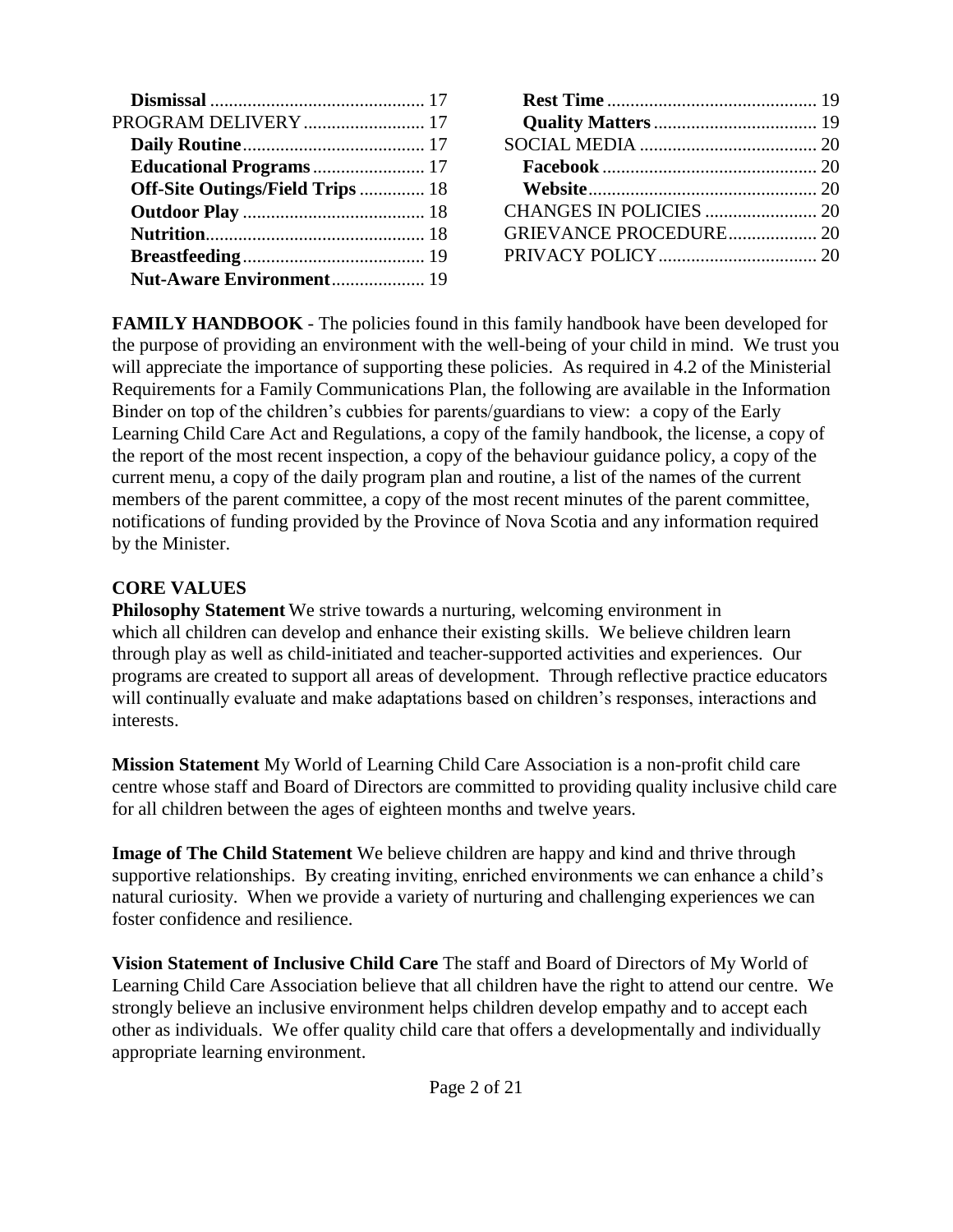<span id="page-2-0"></span>**COVID-19 Policy** Parents/guardians are required to monitor their children's health by using the COVID-19 Daily Checklist before coming to day care each day. If your child is ill/showing symptoms please keep them home and follow the advice given on [www.nshealth.ca/coronavirus](http://www.nshealth.ca/coronavirus) and [www.novascotia.ca/coronavirus.](http://www.novascotia.ca/coronavirus) We ask you take your children to use the washroom and wash their hands before they enter their classroom to help stop the spread of illnesses. Please continue to follow your scheduled drop-off and pick-up times as staffing is based on anticipated numbers. While we encourage masking, staff and families may choose to stop or continue to wear masks.

<span id="page-2-1"></span>**Inclusion Policy** My World of Learning Child Care Association provides an inclusive environment for all children by including children with special needs at the naturally occurring rate of approximately 10% of the population. All children have the right to attend our centre, on their registered days, during the centre's regular operating hours.

We believe in working as a team with families through verbal and written daily updates about the children's time at the centre. Progress reports that summarize a child's skills as observed at the day care are provided twice annually. We welcome family involvement by encouraging families to participate by attending parent meetings, joining the parent committee, becoming volunteers to assist in the classroom and on field trips and applying to be on the Board of Directors.

Children's needs are identified and met through a process beginning with observation as outlined in the routine-based plans. Routine-based plans are created using a team approach with the child's family, educators, speech-language pathologists, early interventionists, physiotherapists and other professionals working together. The team identifies goals and sets strategies to allow the child to participate in all activities. These goals are implemented during children's play experiences, and assessed and re-evaluated regularly, as the child develops.

Educators are required to attend professional development opportunities each year. They are encouraged to attend workshops on the subject of inclusion. Resource materials are available to assist educators to be effective in providing inclusive care.

The centre applies annually for the Inclusion Support Grant through the Department of Education and Early Childhood Development. This grant provides funding to assist the day care in having an extra, non-ratio teacher on staff to assist in meeting the needs of all the children.

<span id="page-2-2"></span>**Family Communications Plan** My World of Learning believes in open communication between families and day care staff. We use a number of ways to exchange information with parents. This includes face to face conversations, phone calls, HiMama account, emails, social media accounts, website and paper documents. We also support and encourage further family involvement through volunteering or our parent committee.

The Director or Director Designate offers tours of the centre and an opportunity to discuss the individual needs and expectations of the family as part of the registration process. Registration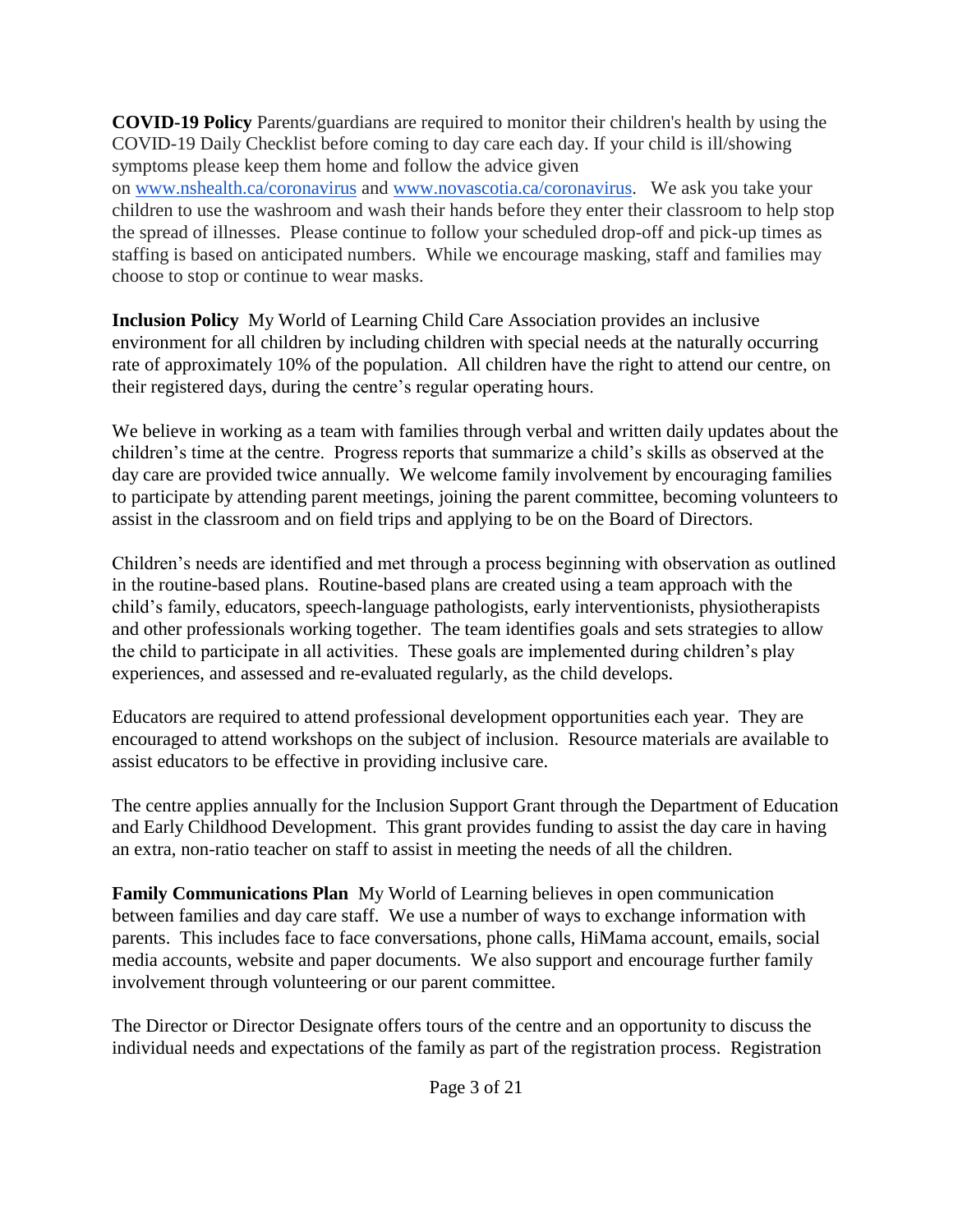packages which include a family handbook are available as an electronic or paper document. The family handbook outlining what My World of Learning offers and how it operates and is available for viewing in the red information binder on top of the children's cubbies. When filling out the registration forms, parents and guardians are asked how they would like to receive regular written communication from the day care. Information such as special events, resources, inspections and regulatory requirements are shared with families through the option of their choice.

My World of Learning provides parents and families information about their children's experiences at day care through verbal and written communication. Families are encouraged to speak to their children's educators at drop off and pick up times. Through daily reports, notes and photographs using the HiMama App, educators will keep families updated on their children's daily activities including play experiences, snacks and meals, sleep, and toileting. If parents prefer, paper records can be provided instead of using the app. Children's progress reports, completed twice a year, provide parents with information about the children's skills and interests. Educators use these reports to create activities and environments that meet the children's needs and matches their curiosities.

Notable situation reports are filled out for parents and guardians to sign if an accident, illness or other incident affects a child attending the day care. When parents and educators observe concerns regarding a child's development we create routine-based plans, using a team approach to identify goals and sets strategies to allow the child to participate in all activities.

Families have the opportunity to contribute to the program and connect with other families through volunteering and participating in the parent committee meetings. Parents, families and staff are invited to provide their opinions through surveys and program assessments which are then used to develop our quality improvement plans, a component of the Quality Matters Program.

## <span id="page-3-0"></span>**WHO WE ARE**

<span id="page-3-1"></span>**Staff** The day care staff consists of: Early Childhood Educators, Supported Child Care Educator, Cook, Assistant Child Care Supervisor, Child Care Supervisor, Assistant Executive Director, Substitute Early Childhood Educators, Volunteers, Early Childhood Students and Executive Director. The Executive Director is in charge of all day-to-day operations and is accountable to the Board of Directors. If you have any questions or concerns, please speak to your child's educator. If you need more information or assistance, please ask to speak to the Director on Duty.

<span id="page-3-2"></span>**Parent Committee** A parent committee composed of at least three parents/guardians of children currently enrolled in a program offered by the day care, one staff member, who provides regular care for children and the Executive Director as the representative of the Board of Directors must be maintained. The majority of members on the committee are parents of children currently enrolled. The committee must meet at least twice a year. Committee meetings are open to all parents/guardians of children enrolled at the centre. Families will receive written notice of parent committee meetings at least 2 weeks before the meeting. A written notice of committee meetings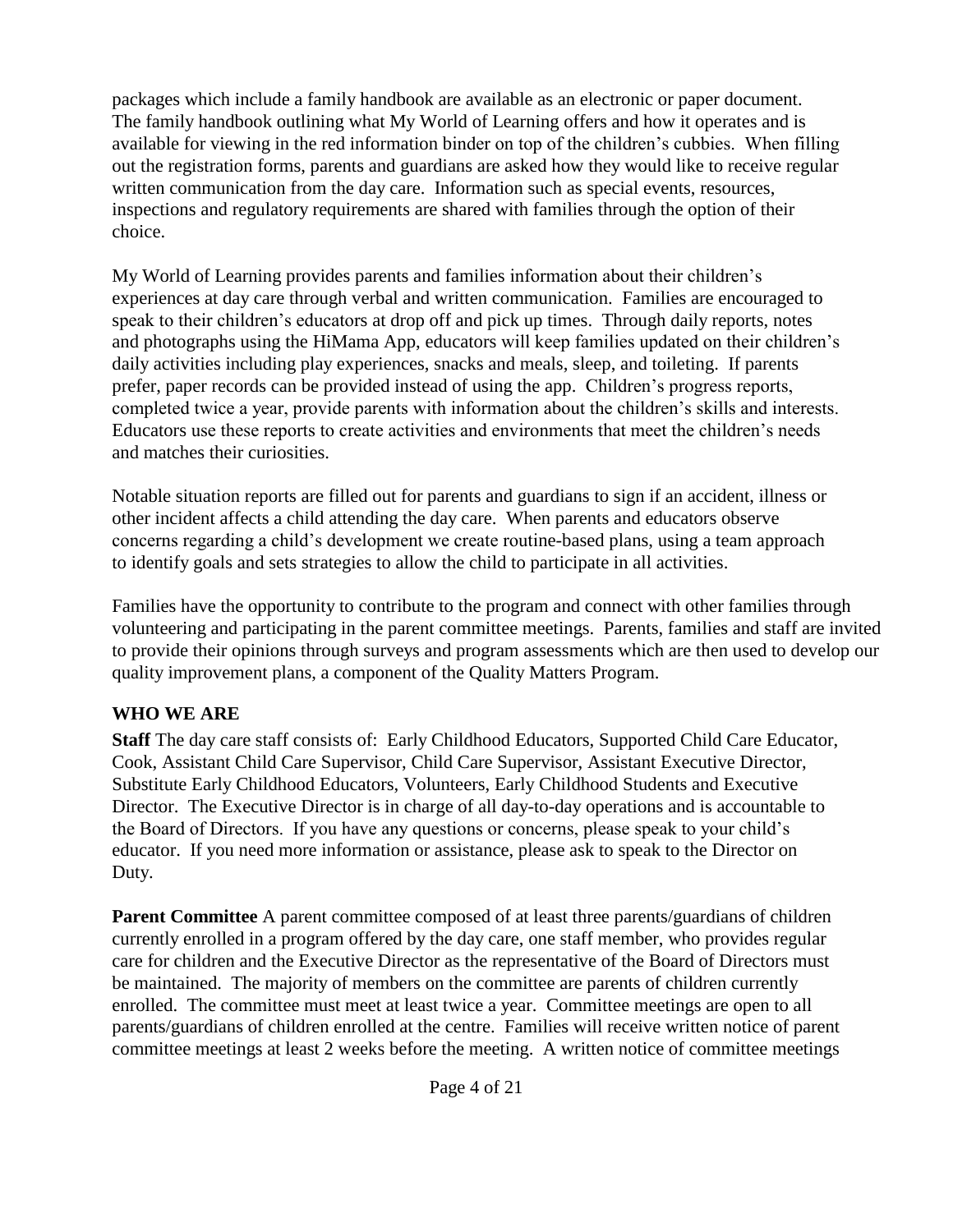will be posted in the Information Binder at least 2 weeks before the meeting. Parents/guardians may add items to the meeting's agenda by informing the Executive Director. The committee may discuss any matters of interest or concern to the parents/guardians, which could include the following: (a) the safety, care and well-being of the children; (b) the status of facility's license; (c) the programs provided by the centre; (d) the equipment and materials available to children; (e) staffing patterns and staff qualifications. The Executive Director will prepare and post a copy of the minutes from the meeting no later than 2 weeks after the meeting date in the Information Binder. Minutes will remain posted in the Information Binder until the next meeting minutes are posted.

<span id="page-4-0"></span>**Board Of Directors** My World of Learning Child Care Association is a non-profit organization operated by a Board of Directors. The Board of Directors consists of volunteers from the community and includes parent and staff representation from the centre. If you are interested in applying to join the Board of Directors, please inform the Executive Director.

The current slate of My World of Learning's Board of Directors is: Phyllis Stewart Jennifer MacKay Joanne Hauser Davinder Rambelli Alison Lockyer Natasha Doreen Moxon

#### <span id="page-4-1"></span>**Administrative Structure**



Page 5 of 21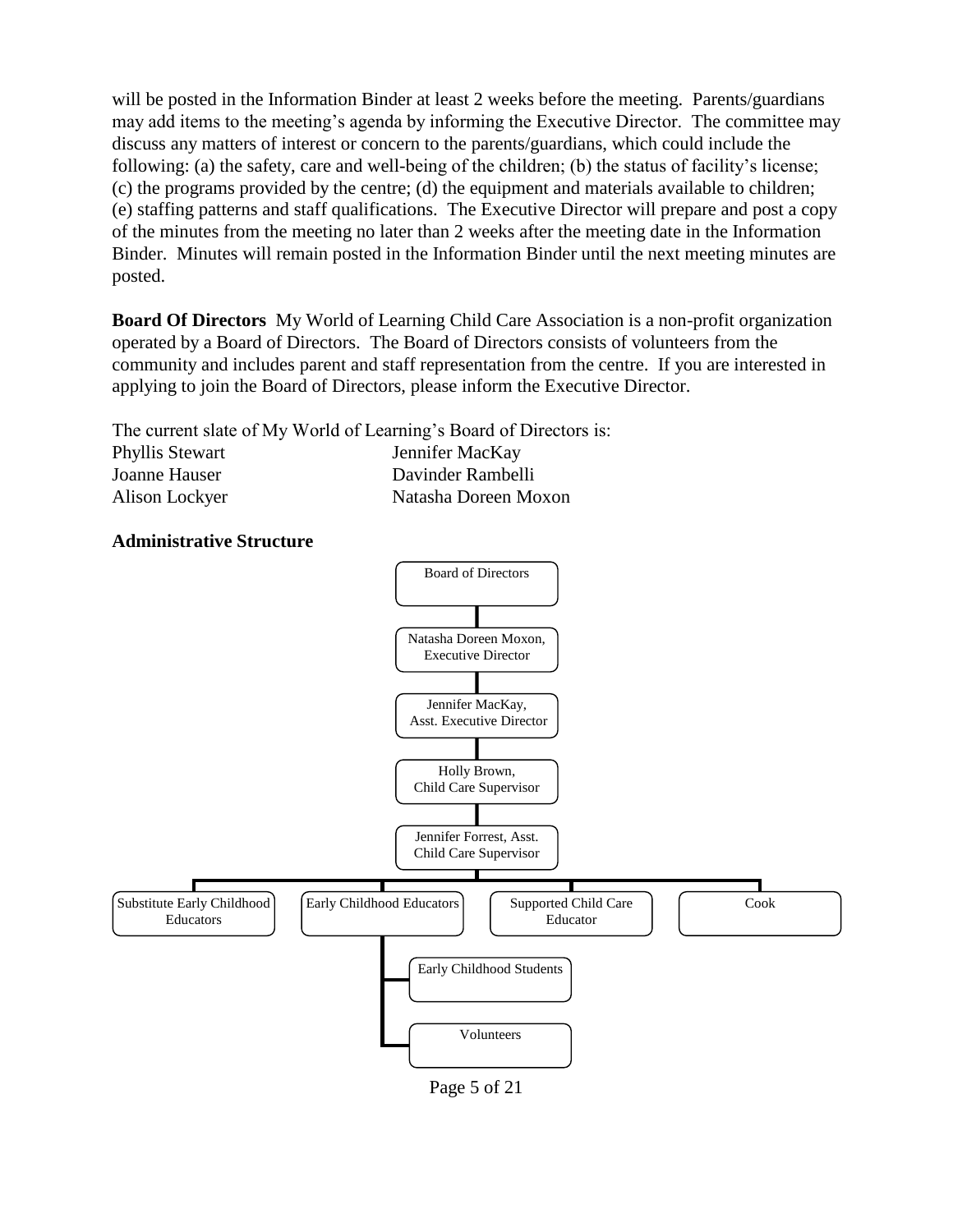<span id="page-5-0"></span>**Early Childhood Students** My World of Learning supports the education of students by permitting them to fulfill their practicum requirements in our day care facility. Notice of a student educator's presence will be provided to families. Each early childhood student must complete a Child Abuse Register Check, a Vulnerable Sector Check, and day care orientation before they are able to begin their practicums.

<span id="page-5-1"></span>**Volunteers** Volunteers are welcome at My World of Learning. Each volunteer must complete a Child Abuse Register Check, a Vulnerable Sector Check, and day care orientation before they are able to begin volunteering.

#### <span id="page-5-2"></span>**OPERATIONS**

<span id="page-5-3"></span>**Hours Of Operation** The day care operates from 7:30am to 5:15pm, Mondays to Fridays, yearround. The day care will be closed the last week in July each summer (i.e. July 25-29, 2022) to allow the staff to participate in professional development and for the Nova Scotia Community College to carry out maintenance work. The centre will also be closed the three days between Boxing Day and New Year's Day each year (i.e. December 28, 29, 30, 2022) at the College's request. There are no child care fees charged during these two time periods.

<span id="page-5-4"></span>**Access Cards** The day care is located in a locked building called Davis Hall on the NSCC-Truro Campus which requires access cards to gain entry. Each family will be given an access card at enrollment, a fee may be charged for additional or replacement cards. If you have questions or concerns regarding obtaining access cards, please let us know. Due to educator-child ratios, teaching staff may be unable to leave their classrooms to open the door for parents or other persons who do not have access cards.

<span id="page-5-5"></span>**Holidays** The day care will be closed on the following holidays:

| New Year's Day | Heritage Day                              | Good Friday      | <b>Easter Monday</b> |
|----------------|-------------------------------------------|------------------|----------------------|
| Victoria Day   | Canada Day                                | Civic Holiday    | Labour Day           |
|                | National Day for Truth and Reconciliation | Thanksgiving Day | Remembrance Day      |
| Christmas Day  | <b>Boxing Day</b>                         |                  |                      |

Please note: The day care will close at 1 pm on Christmas Eve Day If a holiday falls on a weekend, the day care will be closed the next business day. If it is your child's registered day, families will be charged regular rates on holidays. Families are responsible for obtaining alternate care.

<span id="page-5-6"></span>**Closures** My World of Learning may be closed in cases of severe weather, power failure, heat loss or other circumstances. When the day care closes before it opens or will open late, this information will be shared with families through email or HiMama app depending on their choice of how they would like to receive information from the centre. Closures or late openings will also be updated on the day care's voice mail. Please call the day care and listen to the voice mail message if you are not sure if the day care is open for the day. If the day care does not open, families will not be charged. If the day care opens late or closes early, families will be charged. If the day care closes early, staff will contact parents/guardians to pick up their children.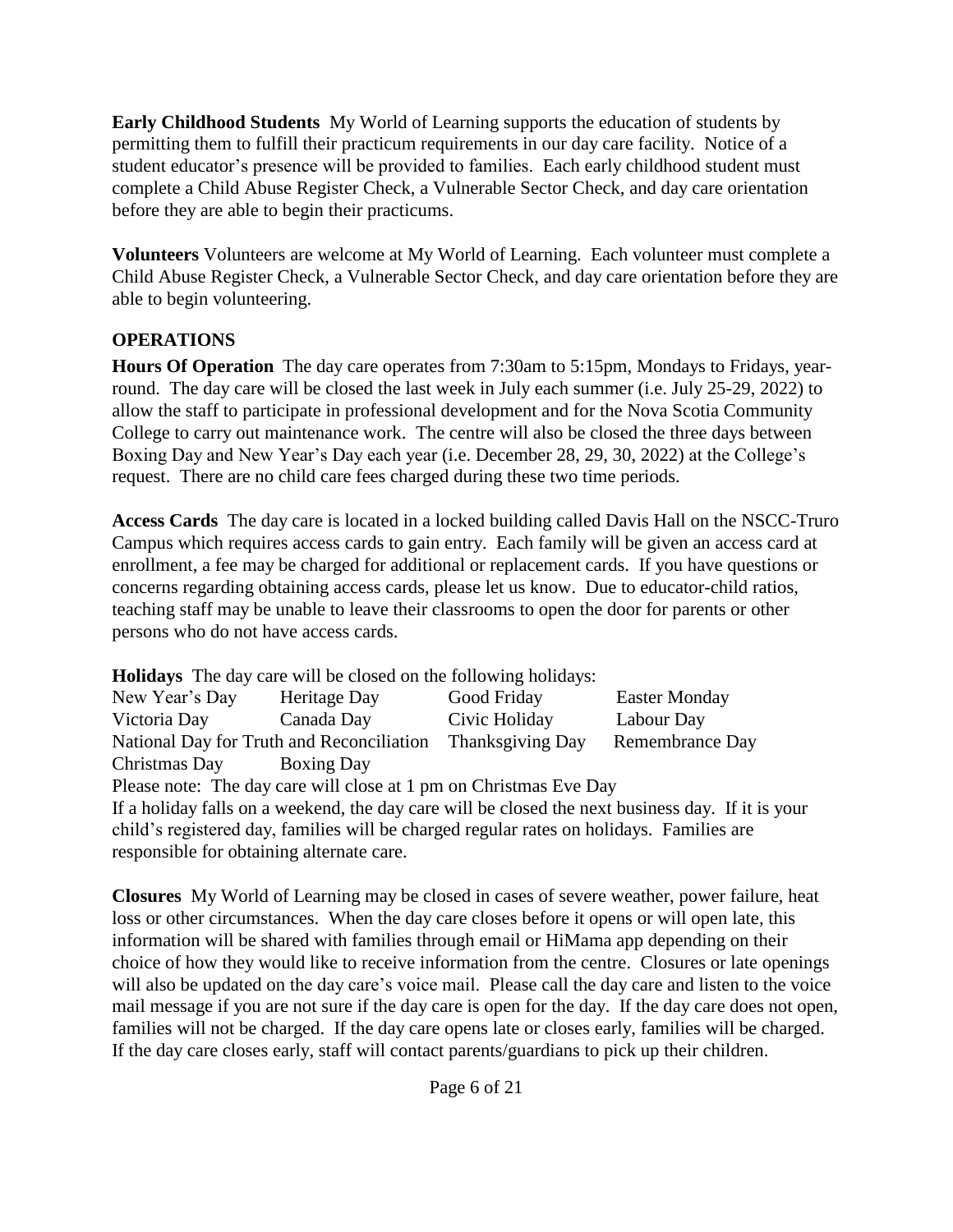Notification of closures will be provided in advance, if possible.

<span id="page-6-0"></span>**Classrooms** Children are in classrooms with other children their age, toddler 18 months-2.5 years, junior preschool 2.5-3 years, senior preschool 3-5 years. During the summer months, the senior preschool classroom may include school-aged children between the ages of 5 and 12 years.

<span id="page-6-1"></span>**Classroom Transition** A child will advance from one classroom to another as they age and space is available. Parents/guardians will be given notice of the upcoming transition.

# <span id="page-6-2"></span>**ENROLLMENT**

<span id="page-6-3"></span>**Admission** A child's acceptance into a program will be based on the centre's ability to meet each family's needs. The day care may use an Admissions Committee consisting of the Executive Director and Board of Director members to make recommendations of to determine which children will be enrolled in the program. The Committee may take into consideration the following: available seats, Nova Scotia Community College students' children, siblings of children currently enrolled, community need, children of staff and special needs in relation to the capacity of how the centre can meet individual needs.

<span id="page-6-4"></span>**Waiting List** If there is not space available for a family when they ask to enroll a child in the centre, they will be place on the waiting list. The waiting list will be occasionally updated. If we are unable to contact a family on the waiting list, the name will be removed from the list, for example: disconnected number, failure to reply.

<span id="page-6-5"></span>**Enrollment** A child will be considered officially registered in a program if:

- 1) a child care seat is offered to the family
- 2) completed registration form is returned to the centre
- 3) the family reviews the registration package with the director
- 4) a \$ 40.00 non-refundable deposit has been paid this deposit will be applied to the child care account the first week the child attends the day care. If the child does not attend the day care after completing the enrollment process, the \$ 40.00 fee will not be returned.

<span id="page-6-6"></span>**Attendance** Days of attendance are selected when a child starts at the day care depending on the family's needs and availability at the day care. A child may attend the centre on a part-week or full-week basis. Part-week enrollment is between 2-4 days per week, the same days each week i.e. Tuesdays and Thursdays. Full-week enrollment is Mondays to Fridays. If you wish to change days of attendance from part-week to full-week or visa versa or change the days a partweek child attends, 30 days' written notice is required.

<span id="page-6-7"></span>**Orientation** All families receive a family handbook, their choice of paper or electronic format, before enrolling their child(ren) at the day care. The Executive Director or another member of the management team will provide families with a tour of the day care, an opportunity to discuss their individual needs and expectations and will assist with the enrollment process.

The first days are very important days for your child. It can be difficult for some children to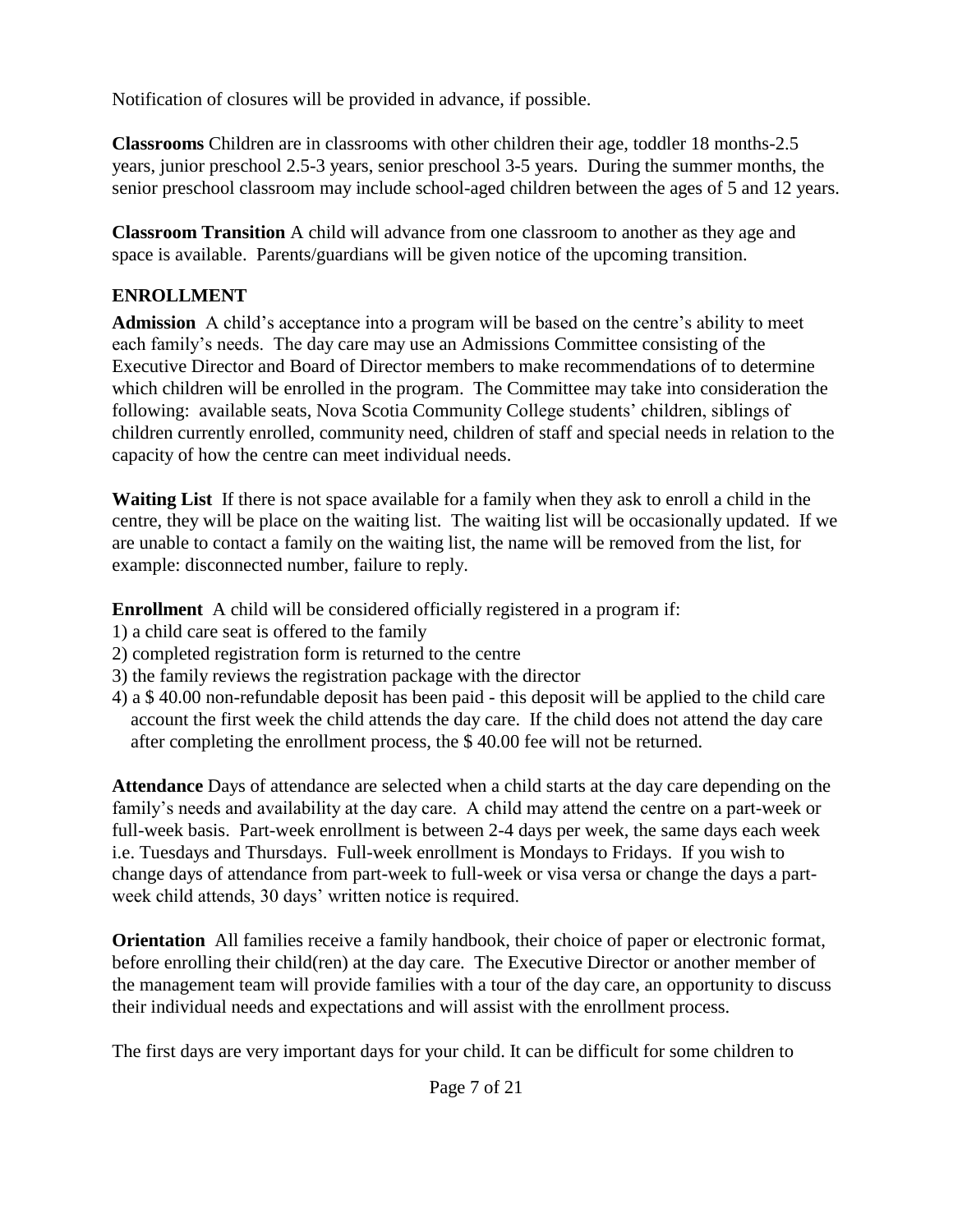adjust to a new environment. Children should be introduced to the setting on a gradual basis. Parent/guardian and child should visit the day care before attending the centre to become more familiar with the environment, staff and children. Children benefit from shorter days for the first week, for example: Day 1-8:30-12:00, Day 2-8:30-2:30, Day 3-8:30-4:30. Families and educators are encouraged to work together to develop a plan specific for the child.

<span id="page-7-0"></span>**What To Bring** Please supply the following items for your child's use to make their time at day care more comfortable. All items of clothing should be labeled with the child's name or initials.

- $\Box$  a few complete changes of hardwearing play clothes (shirt, sweater, pants, socks, underwear). Please ensure clothing fosters independence i.e. easy snaps, no belts
- $\Box$  indoor and outdoor sneakers/boots
- $\Box$  diapers or pull ups (one package) and wipes (one package) if your child is not completely toilet trained (educators will let you know when supplies run low)
- $\square$  appropriate outdoor clothing i.e. hat for the season, coat, splash suits, winter boots...
- $\square$  one blanket and one small pillow with pillowcase (optional) that will fit in the top part of the cubbie (family is responsible for laundry on a weekly basis)
- $\square$  reusable water bottle

<span id="page-7-1"></span>**Cubbies** All children attending full-week will be assigned a cubbie for their sole use. Children attending the centre on a part-week basis will be required to share a cubbie with another child attending part-week. For example, if a child attends on Mondays, Wednesdays and Fridays he/she may share a cubbie with a child who attends on Tuesdays and Thursdays. This means if your child attends part-week you will need to take home your child's belongings each day or place them in the bins on top of the cubbies.

Each cubbie features three separate sections. The top section is to be used to put one blanket, one small pillow (optional) and one small comfort toy (optional) to be used during quiet time. The middle section has hooks to hang coats, snow pants/splash pants/muddy buddy, and a backpack. The backpack needs to contain multiple changes of clothing (shirt, pants, underwear, socks, and sweater) every day. If your child is toilet training, families are asked to send extra underwear, pants and socks. Please do not leave medications (prescription and non-prescription) in your child's bag. Medications are to be given to your child's classroom educators. The bottom section is to be used to put footwear. Please limit the number of pairs of footwear.

<span id="page-7-2"></span>**Arrival** At registration time, families are asked to set drop off and pick up times which ensures that the ratio of the number of educators to children is acceptable. Children must not be dropped off before the day care opens. Please remove your child's outdoor clothing and footwear and put them in your child's cubbie. Please ensure your child has used the washroom and washed hands before joining his/her class. Upon entering the classroom, ensure your child's educator is aware of your child's arrival.

<span id="page-7-3"></span>**Absence** Parents/guardians are asked to call the centre before 9:00 am to tell the day care that your child will be absent, late or ill. If the child is ill, the parent/guardian is asked to tell the centre the symptoms of the illness.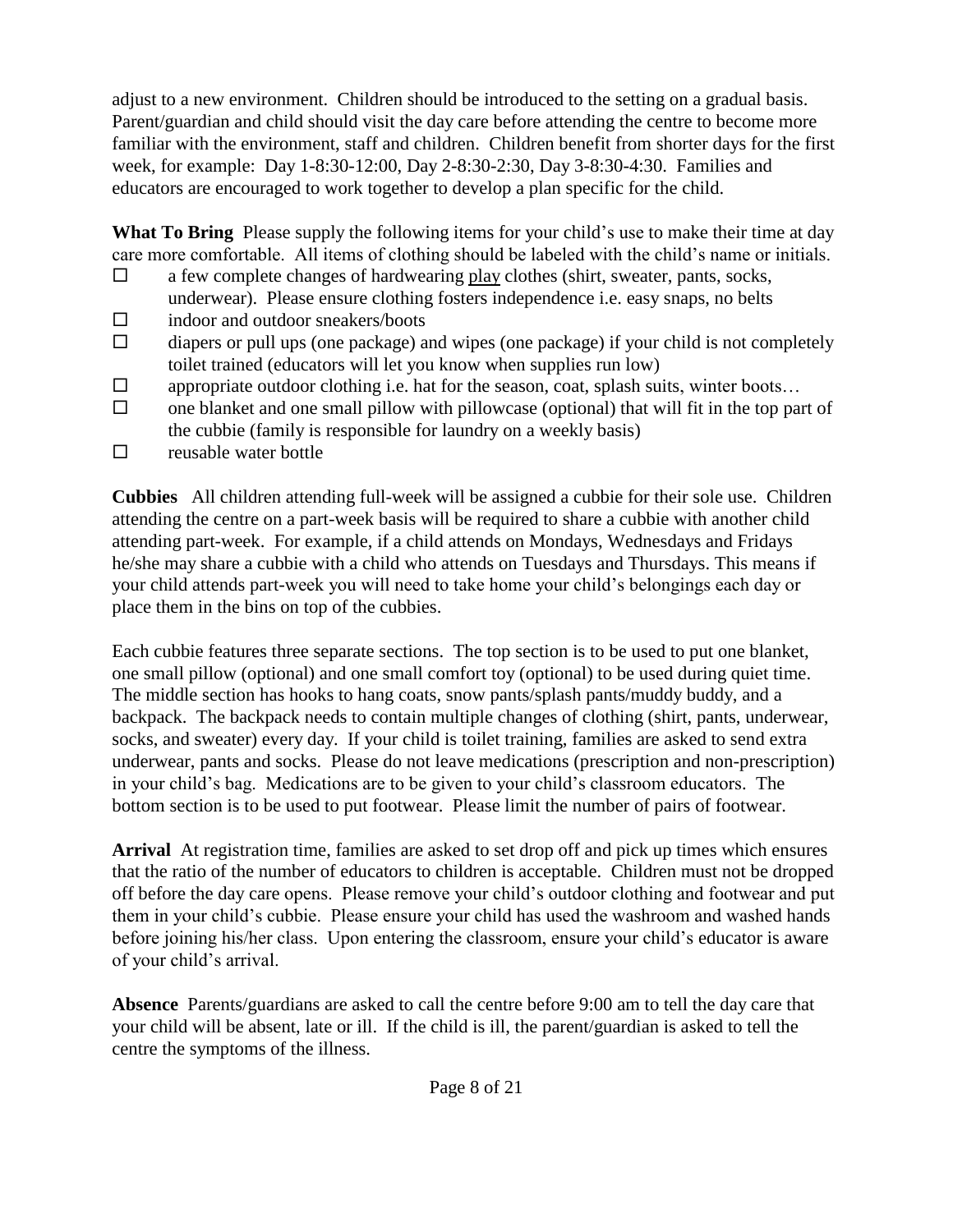<span id="page-8-0"></span>**Pick-Up/Departure** Children must be picked up by closing time every day. Upon pick-up, ensure your child's educator is aware your child is leaving for the day. All persons picking up children from My World of Learning are required to present photo identification before they are able to pick up a child. An adult must accompany children to and from the centre. Children will not be permitted to leave the program with anyone other than an authorized adult as listed in the registration form unless a parent informs us of the change. Children may be picked up from the outdoor play space behind Davis Hall I the afternoons.

If a child is not picked up by closing time, a late charge of \$ 10.00 will be applied to your account. In addition, \$ 1.00 will be charged for every minute the child is late being picked up. For example, if a child is picked up at 5:30 pm a late charge of \$ 25.00 will be added to the account. After a child is late being picked up three times, the day care reserves the right to revoke child care services.

In the event a child has not been picked up by 6:30 pm and staff is unable to contact an authorized person, the police department and/or Child Welfare will be contacted. Further action will be determined by the above agencies.

If a person authorized to pick up a child is suspected of being under the influence of drugs or alcohol when he/she tries to pick up the child, the day care has the right to refuse to transfer care to that person and to call another authorized person to pick up the child.

<span id="page-8-1"></span>**Transfer of Care** Transfer of care at arrival time occurs when the educator accepts the child into the classroom and at departure time when the child has been released to the authorized person. Authorized persons are expected to supervise the children and abide by all safety rules while they are on the premises. Children are not to be left alone on the premises at any time. For example: children cannot go to the washroom or be in a classroom alone.

## <span id="page-8-2"></span>**BEHAVIOUR GUIDANCE POLICY**

The purpose of our Behaviour Guidance Policy is to outline acceptable strategies that volunteers, early childhood students and educators at My World of Learning can use to guide children's behaviours and to state the approaches which are not acceptable at the centre. We recognize that children have the right to be themselves. The differences between children make them unique and can make it challenging for them to interact in a group setting.

We are aware that the environment, materials, programming and schedule can impact the behaviour of the children at the child care centre. We strive to create classrooms that take the following into consideration:

- Divide the classrooms into centres allowing for loud and quiet areas appropriately separated.
- Consider traffic flow to allow day care personnel and children to freely move around the classrooms.
- Stock the classrooms with a variety of appealing toys in adequate amounts.
- Design a play-based, learning program that is based on the children's interests and developmental levels.
- Set a routine that is consistent but flexible so children know what to expect.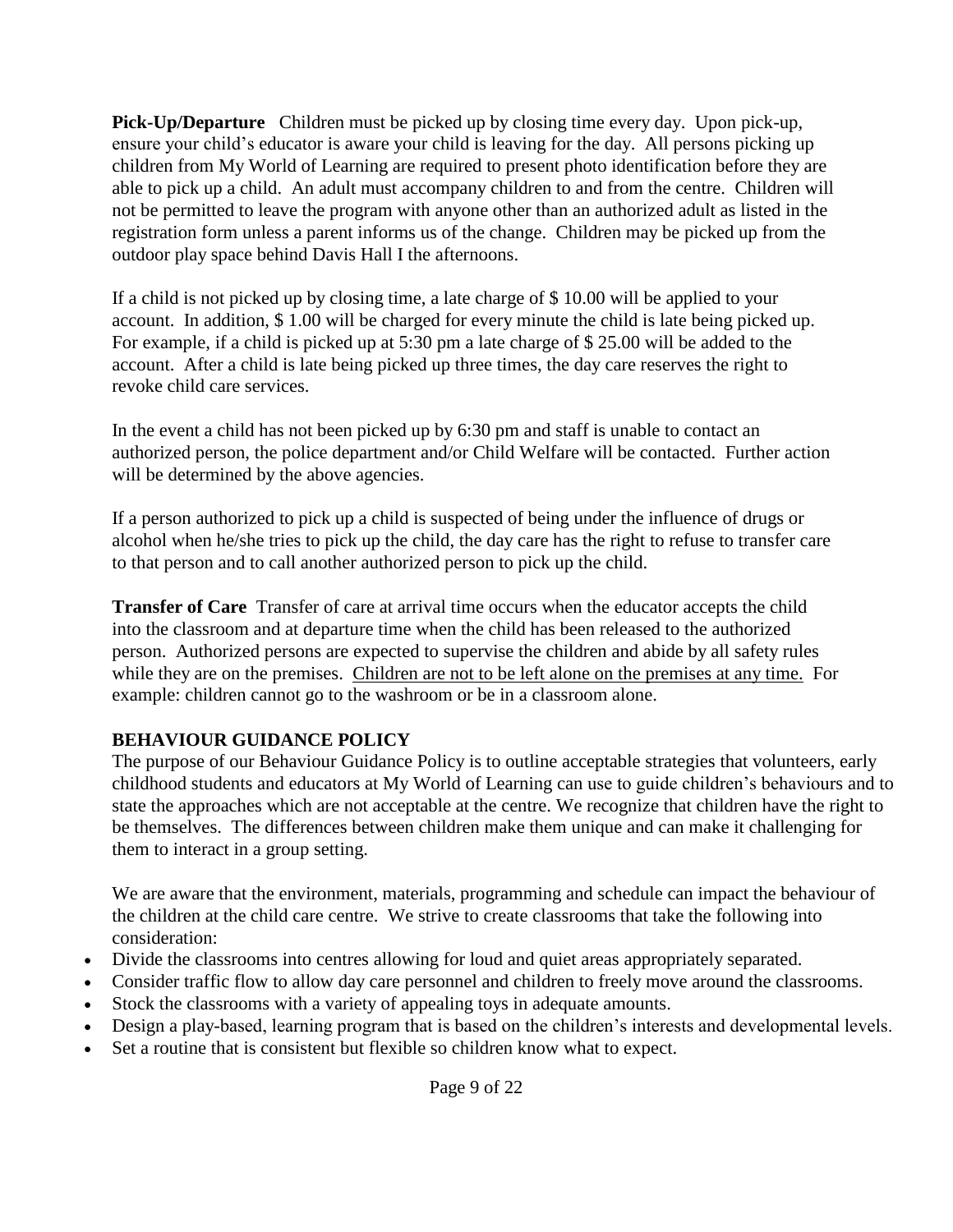- Provide a schedule with a balance of indoor and outdoor play, quiet and active period and child-initiated and educator-led activities.
- Implement gross motor activities daily, indoors and outdoors, to allow children to use their energy in an appropriate manner.

PROHIBITED BEHAVIOUR GUIDANCE PRACTICES *Early Learning and Child Care Regs19(1)* The day care's staff, early childhood students and volunteers will not for any reason:

a. Use corporal punishment, including but not limited to the following:

- i. Striking a child directly or with any physical object;
- ii. Shaking, shoving, spanking, slapping or other forms of aggressive physical contact;
- b. Require or force a child to repeat physical movements;
- c. Use harsh, humiliating, belittling or degrading responses of any form, including verbal, emotional or physical;
- d. Confine, restrain or isolate a child or children;
- e. Deprive a child of basic needs (food, clothing, shelter and/or bedding)

#### FOOD IS NOT USED TO REINFORCE DESIRED BEHAVIOURS

The staff, early childhood students and volunteers do not offer food to reinforce positive behaviours. They do not withhold food as a consequence for inappropriate behaviours. Food is not used as a reward for completing a task or finishing a meal.

## BEHAVIOUR GUIDANCE STRATEGIES

The following strategies will be used at My World of Learning to guide behaviour.

**1. Establish clear, consistent and simple limits that are stated in a positive way. Provide an explanation for the limits. Remind children often of the limits.**

Limits are fair and used to help the children learn self-regulation. Limits should be explained to a child's ability of understanding including why they should follow the limits. Limits should be enforced consistently by all educators. Children have short attention spans and can become distracted; reminding the children of the limits will help keep them on track.

Say: "When we walk inside, we will not fall and hurt ourselves." Instead of: "Do not run."

## **2. Allow the children to make choices throughout the day.**

Children benefit from making choices by reinforcing child-control, limiting their frustrations and learning how to make decisions.

Say: "Would you like to put on your coat or hat first?" Instead of: "Put on your coat."

## **3. State what is expected, rather than pose a question.**

Phrasing a statement in the form of a question gives the children a chance to make a choice. Offering choices is a good approach to behaviour guidance but sometimes choices are unsuitable. Say: "It is time to clean up now."

Instead of: "Do you want to clean up?"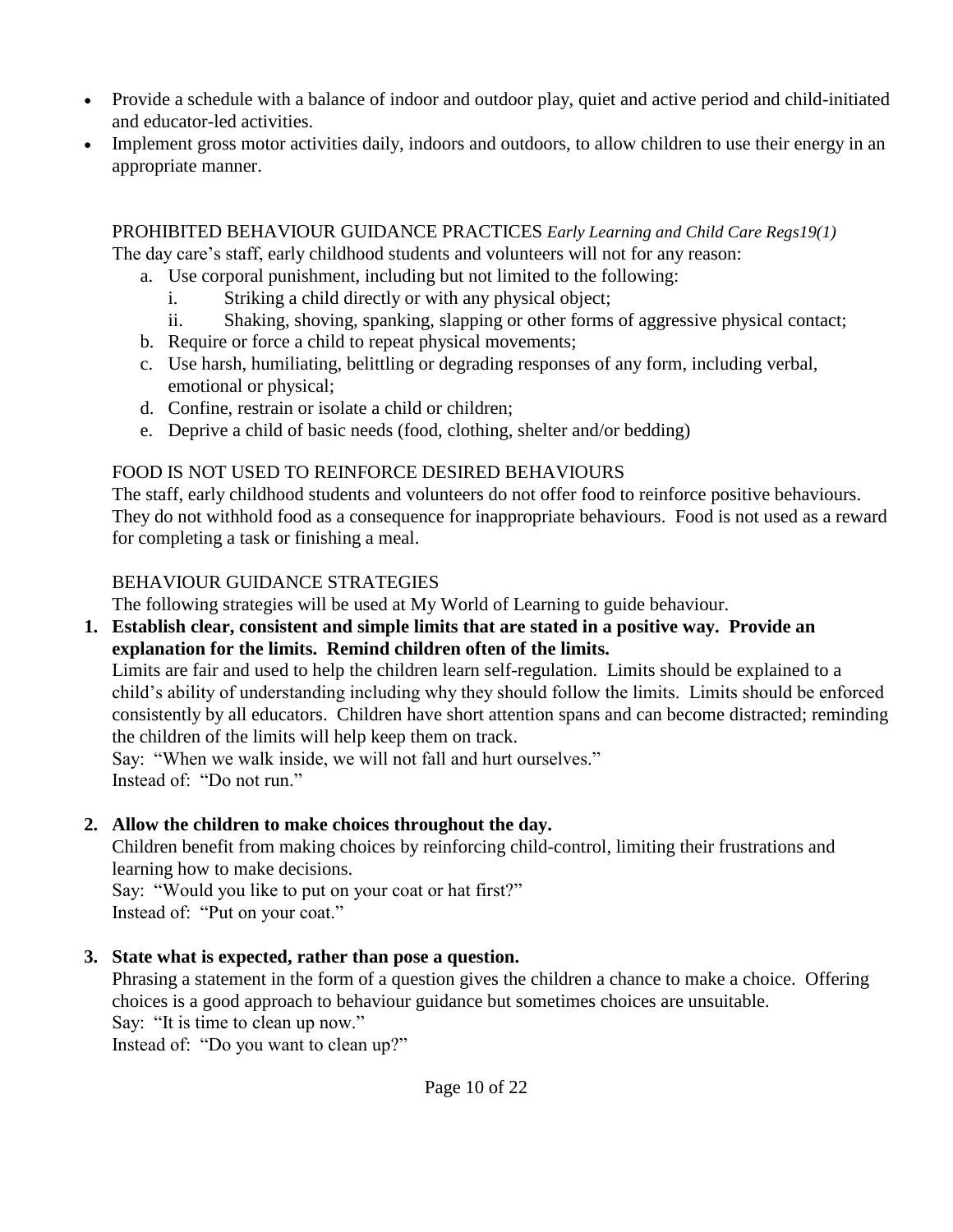#### **4. Ignore minor incidents.**

If the children's activities do not infringe on someone's safety or rights, people working with the children can ignore some behaviours.

#### **5. Reinforce appropriate behaviour.**

When children are exhibiting appropriate behaviour, it is important for the educators to acknowledge this through words, gestures or other reinforcements. Positive reinforcement helps children build selfconfidence and encourages them to repeat the desired behaviours.

Say: "Thank you for sharing your toy with Brian. That's called being kind." Instead of: "You're a good girl."

#### 6. **Redirecting children can quickly resolve problems.**

When a child is upset, offering a substitute toy or engaging her in another activity can quickly resolve a problem. Tell the child what can be done instead of what cannot be done.

#### **7. Prepare children for transitions.**

Children often have difficulty changing from one activity to another. Techniques that can be used to prepare children for transitions are: schedule boards, timers, verbal and visual cues as well as other transition activities.

Say: "You have five minutes until clean up time." Instead of: "Clean up now."

#### **8. Model appropriate behaviour.**

Educators will model appropriate behaviour to help the children know what to say and do. Children learn by watching and listening to the adults in the classrooms.

## **9. Interact with the children while observing the classroom.**

Educators, who are alert, interact and observe the children in their care are better positioned to anticipate potential problems and stop them from occurring. Educators need to place themselves with their backs to the wall so they can scan the whole classroom. Having an adult close by can help children regain selfcontrol.

## **10. Gain the child's attention in a respectful way.**

Approach the child in a respectful way. Walk to him, get down to the child's level, establish eye contact, state her name and use a calm, controlled voice to talk to him. Do not shout from across the room.

## **11. Acknowledge the children's feelings and help them understand them.**

Adults should address all the children involved and ask them how they feel. If a child is upset, teach him how to use relaxation exercises to calm down.

## **12. Acknowledge feelings and focus on the behaviour, not the child.**

When the teacher focuses on the behaviour, rather than the child, she preserves the child's feelings and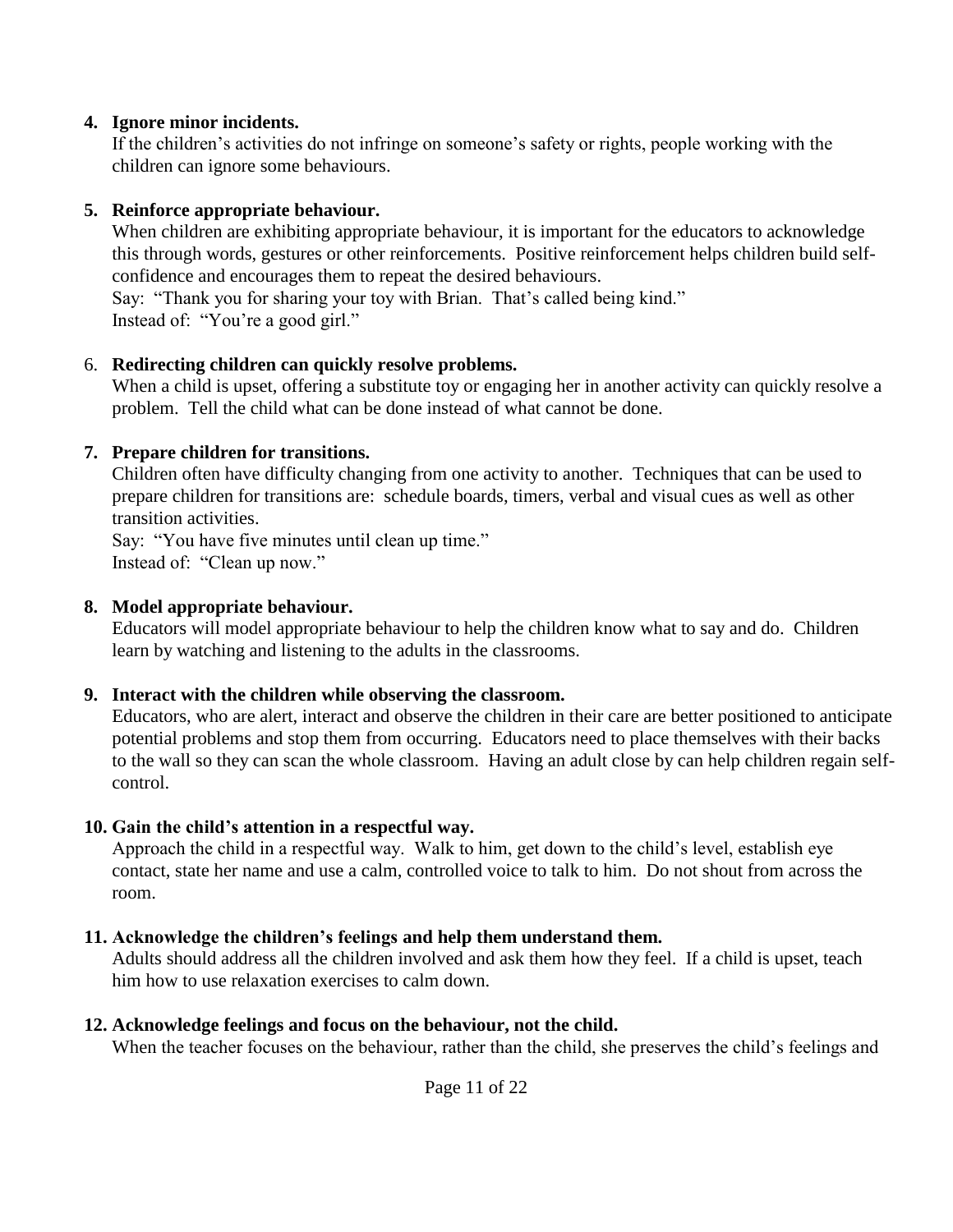offers an opportunity for learning.

Say: "When you took the doll Lily was playing with, it made Lily sad." Instead of: "You should be ashamed of yourself for taking your friend's doll."

## **13. Help children use problem-solving skills to solve issues.**

When children become frustrated, it is natural for them to lose control. An adult can assist the children to come to a solution instead of the children responding in an objectionable way. Acknowledge the problem- Say: "It is frustrating when the blocks keep falling down." Ask questions- Say: "What would happen if you put the big block on the bottom?" If needed, demonstrate- Say: "Put the biggest block on the bottom, like this." Summarize- Say: "Next time, you can try to remember how we solved this problem."

## ROUTINE-BASED PLANS

When parents/educators observe concerns regarding a child's development we often create routine-based plans. Routine-based plans are created using a team approach with the child's family, educators, speech-language pathologists, early interventionists, physiotherapists and other professionals working together. The team identifies goals and sets strategies to allow the child to participate in all activities. These goals are implemented during children's play experiences, and assessed and re-evaluated regularly, as the child develops.

## <span id="page-11-0"></span>**WELL-BEING**

<span id="page-11-1"></span>**General Hygiene** Children are required to wash hands at arrival, before mealtimes and after toileting. Diapering procedures are posted in the washroom and are followed by educators. A disinfecting solution is used daily on such items as the floor and tables. All toys are washed and sanitized weekly or more often as required.

<span id="page-11-2"></span>**Health Policy** My World of Learning's health policy is based on information provided in the document Guidelines for Communicable Disease Prevention and Control for Child Care Settings prepared by the Province of Nova Scotia. This health policy is in place in the best interest of the ill child, other day care children, their families and day care staff and their families. The staff will check children on arrival for signs of illness and children with symptoms will not be permitted to stay at the centre that day. If the day care's policy does not state information about a specific topic, we will follow the Guidelines for Communicable Disease Prevention listed above and the Canadian Paediatric Society website as advised by the government.

Please do not send your child to day care if he/she is ill and cannot fully participate in the daily program including playing outdoors. Parents/guardians are asked to notify the day care by 9:00 am if a child will be absent due to illness and inform the staff what symptoms the child has. Child care settings are required to keep records of staff and child absenteeism and report unusual symptoms or absenteeism to Public Health as per Guidelines for Communicable Prevention and Control for Child Care Settings. The day care recognizes it is difficult for people to leave work/school, we recommend families make plans ahead of time in case their child is unable to go to day care or is sent home during the day. The day care will notify the parents/guardians if the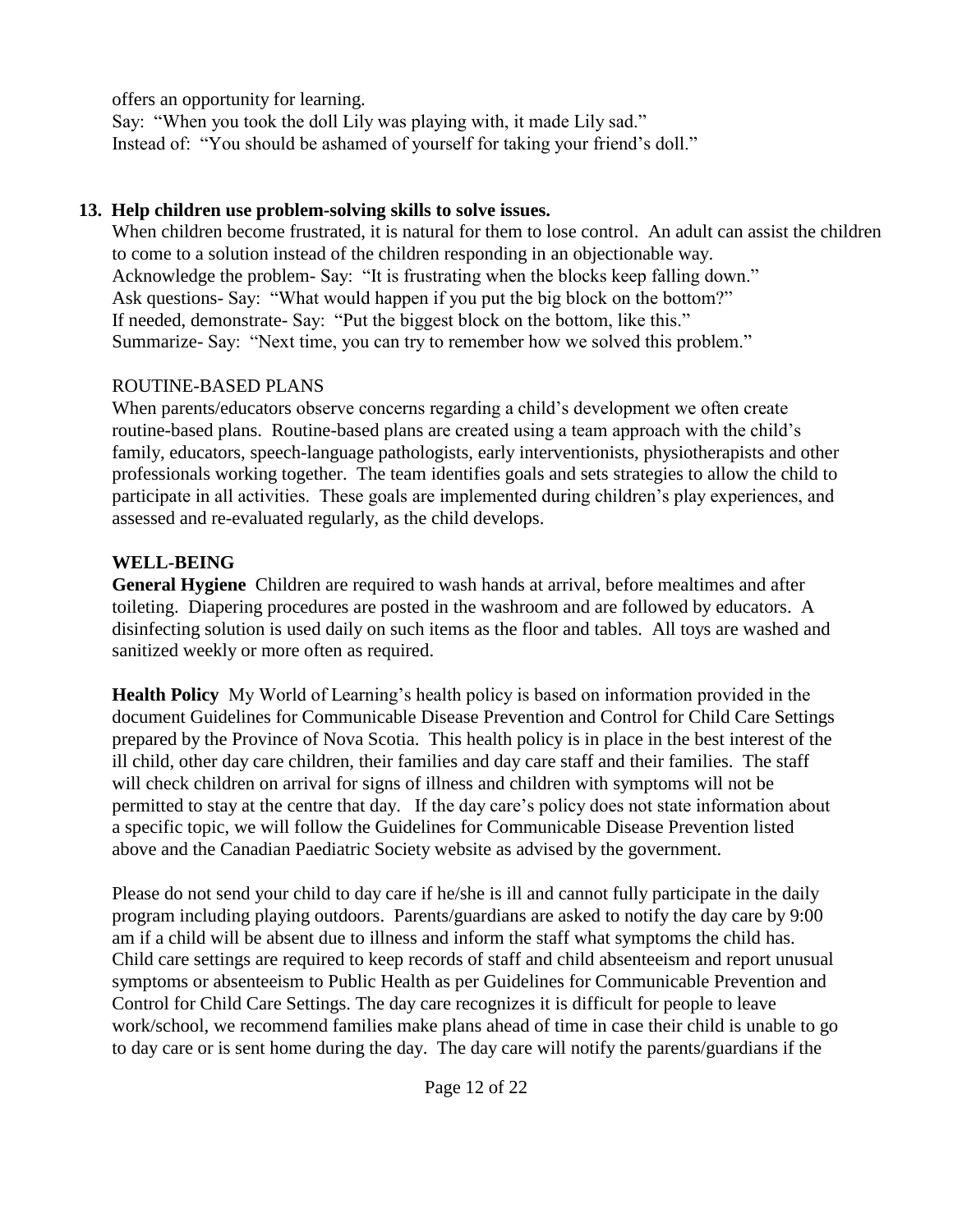child shows any symptoms while in care and a notable situation summary report form will be prepared. Parents/guardians are asked to pick up the child when requested by the day care.

## Signs/symptoms of illness:

COUGHS/COLDS/FEVER**-** Children with mild symptoms can attend day care if they can fully participate in the daily program including outdoor play. Children who appear ill and have any of the following symptoms will be excluded from day care: a child not able to participate in all activities including playing outdoors, fever accompanied by sudden change in behaviour such as listlessness, excessive sleepiness, excessive fussiness or crankiness, difficulty breathing or persistent cough or other signs and symptoms such as sore throat, rash, vomiting, diarrhea, earache. The child can return to day care when they have fully recovered and are able to fully participate in the daily program without the help of medication.

DIARRHEA- Diarrhea can be infectious i.e. viral, bacterial infections or non-infectious i.e. food intolerance, reaction to taking antibiotics. A change from the child's normal stool i.e. from solid to liquid state and increased frequency is considered diarrhea. If a child has one episode of diarrhea during the day and no other signs of illness, the day care will inform the child's parent/guardian at the end of the day. The child may return to day care the next day, if no more diarrhea or other symptoms occur.

If two episodes or more of diarrhea occur during the day, the child will be sent home and families are advised to consult a doctor if the diarrhea continues. If a child has frequent episodes of diarrhea, appears ill, has a fever, is in pain or shows blood in the stool, the day care will contact the parent/guardian immediately and advise them to take the child to the doctor for diagnosis and treatment. A child must be symptom free for at least 24 hours or until tests (if required) are returned negative before returning to day care.

VOMITING**-** If a child vomits once at day care, the staff will watch for other signs of illness. If no more vomiting and no other signs of illness occur, the child may return the next day. If more vomiting or vomiting with other signs of illness i.e. fever, diarrhea occur, the day care staff will call the child's parent/guardian to pick up the child. The child can return to the day care when completely recovered and symptom free for at least 24 hours before returning, unless a doctor determines it to be from a non-infectious cause. Parents/guardians will be informed immediately if the child has severe abdominal pain with vomiting and advise the family to consult a doctor as soon as possible.

RASHES- If there are no other symptoms or signs of illness the day care will advise the parent/guardian at the end of the day that an unidentified rash was found and advise the family to take the child to the doctor to determine the cause and if there is a treatment. If a rash is accompanied by a fever or other signs of illness i.e. vomiting and diarrhea, the child will be sent home. The child can return after being seen by a doctor and has fully recovered.

COMMUNICABLE ILLNESSES**-** If your child contracts a communicable illness, inform the day care staff and follow the day care's health policy. If your child contracts a communicable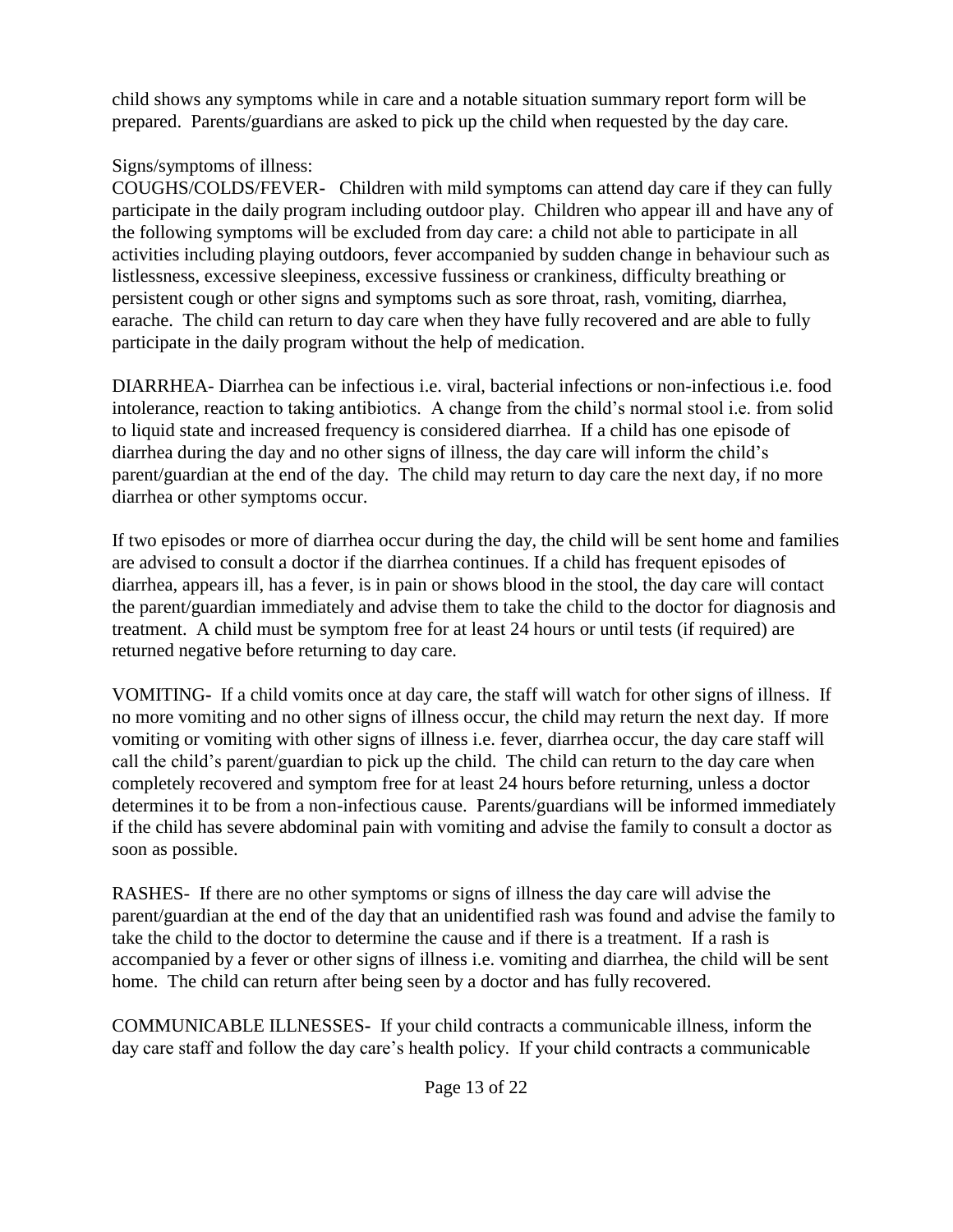infection or disease not listed, the centre can provide more information on exclusion and fact sheets from the Canadian Paediatric Society website.

| <b>Illness</b>       | <b>Symptoms</b>                                 | <b>Exclusion</b>                |
|----------------------|-------------------------------------------------|---------------------------------|
| <b>Fifth Disease</b> | a rash caused by a virus appears on cheeks,     | once diagnosed by a doctor, a   |
|                      | trunk, arms, rest of body, low grade fever,     | child can fully participate in  |
|                      | headache, mild cold-like symptoms i.e.          | all activities                  |
| Hand, Foot and       | fever, headache, sore throat, loss of appetite, | once diagnosed by a doctor, a   |
| <b>Mouth Disease</b> | lack of energy, small ulcers in the mouth,      | child can fully participate in  |
|                      | red spots skin rash                             | all activities, he/she can      |
|                      |                                                 | attend day care                 |
| <b>Head Lice</b>     | itching, scratching head, adult lice 2-4 mm     | educators do periodic head      |
|                      | long, grayish-white oval shaped nits firmly     | checks, when found              |
|                      | attached to hair close to scalp behind ears,    | educators will call the parents |
|                      | back of neck, top of head                       | to pick up and treat the child  |
| Pink Eye             | pinkness or redness in the whites of the eye    | the child needs to be seen by   |
| (Conjunctivitis)     | and inside the eyelids, tearing, scratchy       | a doctor, if caused by          |
|                      | feeling or pain in the eye and discharge        | bacteria, the child must take   |
|                      |                                                 | antibiotics for 24 hours        |
| <b>Strep Throat</b>  | very sore throat, trouble swallowing,           | the child needs to be seen by   |
|                      | swollen tender glands in the neck, sore         | a doctor, if caused by          |
|                      | around the nose, fever, headaches, nausea,      | bacteria, the child must take   |
|                      | sore stomach                                    | antibiotics for 24 hours        |
|                      |                                                 | before returning to day care    |

<span id="page-13-0"></span>**Medical Emergencies** In the event of a life-threatening medical emergency, the day care will call 911 and then the parents/guardians. If the parents/guardians cannot be reached, the day care will call emergency contacts listed on the registration form. Notable situation reports are filled out for parents/guardians to sign if an accident, illness or other incident affects a child attending the day care.

<span id="page-13-1"></span>**Notable Situation Reports** A notable situation summary report is filled out when an accident, communicable disease or other situation that affects or could affect the health, safety or wellbeing of a child attending the day care. Notable situations may include minor falls, bumps, or bruises requiring non-emergency first aid, bites, and physical disagreements between children resulting in scratches. Educators will immediately secure any necessary medical assistance, contact parents and fill out a notable situation summary report for each child affected and a copy placed in each child's file. Parents are asked to sign the report to indicate they have seen it. Copies of summary reports are available to parents upon request.

<span id="page-13-2"></span>**Serious Incident Reports** Serious Incident Summary Reports are filled out when emergency medical attention is required such as calling 911, an ambulance, an emergency room visit or a doctor's office; a fire or other disaster on the premises; a concern relating to the physical environment or an operational or safety practice in a centre that poses a risk to the children's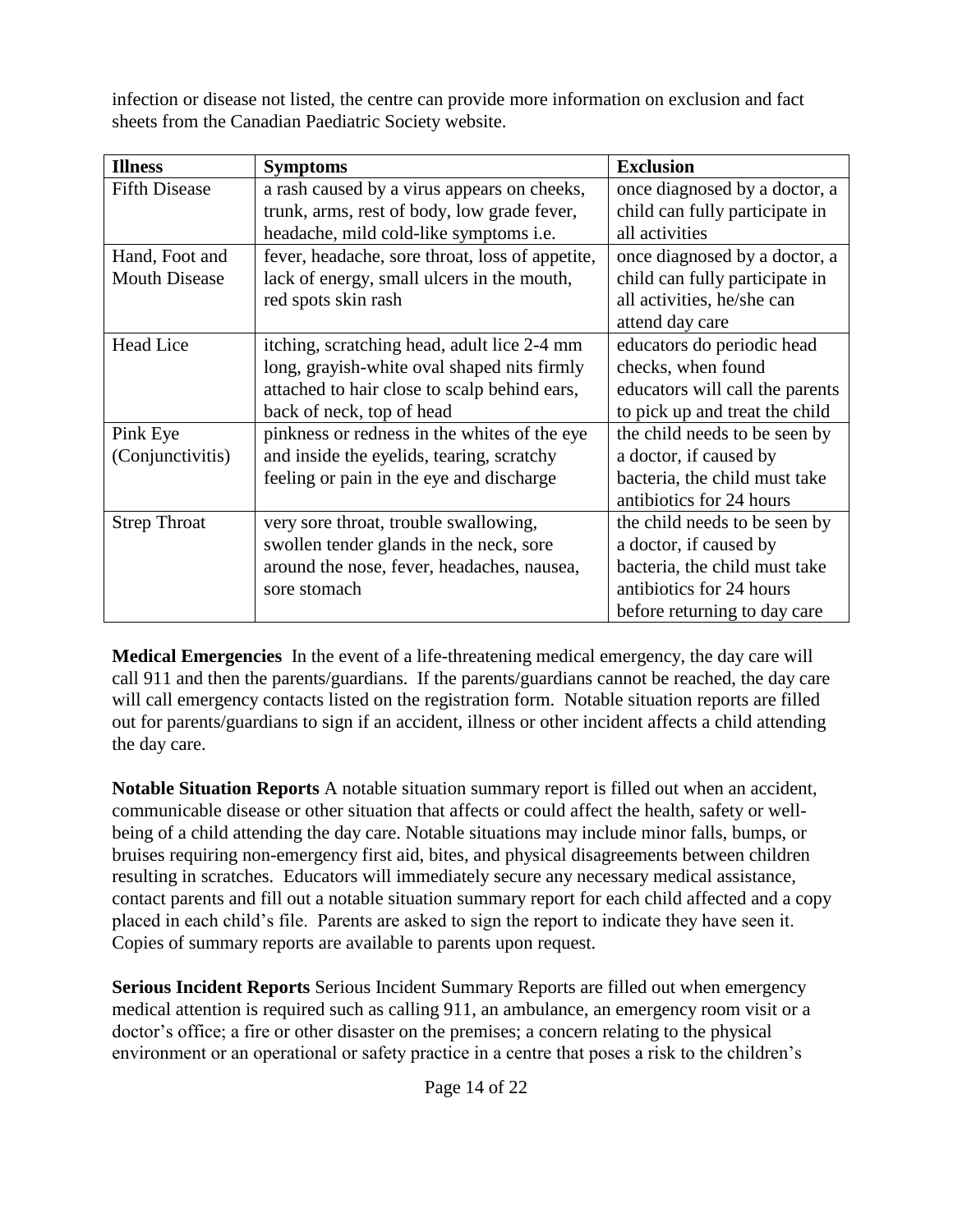health, safety or well-being; a child is not accounted for during any period of time; death of a child while in care. Educators will immediately secure any necessary medical assistance, contact parents and fill out a serious incident summary report for each child affected and a copy placed in each child's file. Parents are asked to sign the report to indicate they have seen it. Copies of summary reports are available to parents upon request. If an incident was previously recorded in a notable situation report and the child is later taken to the emergency room for treatment related to the notable situation then a serious incident report will be completed. The director will notify the President, Board of Directors and the Minister within 24 hours of a serious incident.

<span id="page-14-0"></span>**Medications** A Medication Authorization Form must be filled out and signed by the parent/guardian before any staff can administer prescription and/or non-prescription medications. All medications must be in the original container, in the case of a patent medicine, or in a container supplied for the purpose by a pharmacist, in the case of prescribed medicine and labelled with your child's name. Medications need to be clearly labeled in the original container and given to the staff of the program for safe storage. Staff will not administer expired medications. No medication is to be left in a child's cubbie.

<span id="page-14-1"></span>**Child Abuse/Neglect** My World of Learning must follow the procedures outlined in the Department of Education and Early Childhood Development *Reporting and Investigating Allegations of Abuse and Neglect: A Protocol and Handbook for Licensees, Child Care Staff and Care Providers in Regulated Child Care Settings to report any suspected child abuse or neglect.* 

<span id="page-14-2"></span>**Care of Child** The staff of the centre agree to use all due care in caring for all children and their belongings; however, My World of Learning Child Care Association will not be liable for any loss or damage to clothing or other items nor will we be liable for any accident, injury, illness or disease that may occur to any child while attending our program.

<span id="page-14-3"></span>**Safety Procedures** The NSCC-Truro Campus has an emergency pull system installed in its buildings. There are three pulls: Blue Emergency Pulls for general security and medical emergencies, Yellow Emergency Pulls for lockdowns, and Red Emergency Pulls for fire alarms. Pulling the blue pull alerts security of the emergency and its location. Activating the yellow pull results in a campus lockdown alerting the emergency response team and announces a lockdown. 911 response and building evacuation will take place when the red pull is set off.

Monthly fire drills are practiced so children and staff will be prepared in the case of fire. Evacuation procedures are posted at the entrance of each classroom and around the centre. If the centre must be evacuated due to fire or another emergency and closed, day care staff will contact an authorized person to pick up the child immediately. The designated evacuation location is the Sport and Wellness Centre on campus. If this location is not safe, the day care will use the Glengarry as the evacuation location.

Lockdown is a method used on the campus to protect people from potentially dangerous external hazards i.e. hazardous substance. Lockdown is announced through the speaker system and the staff and children take shelter in the classroom and lock the door until lockdown has ended. No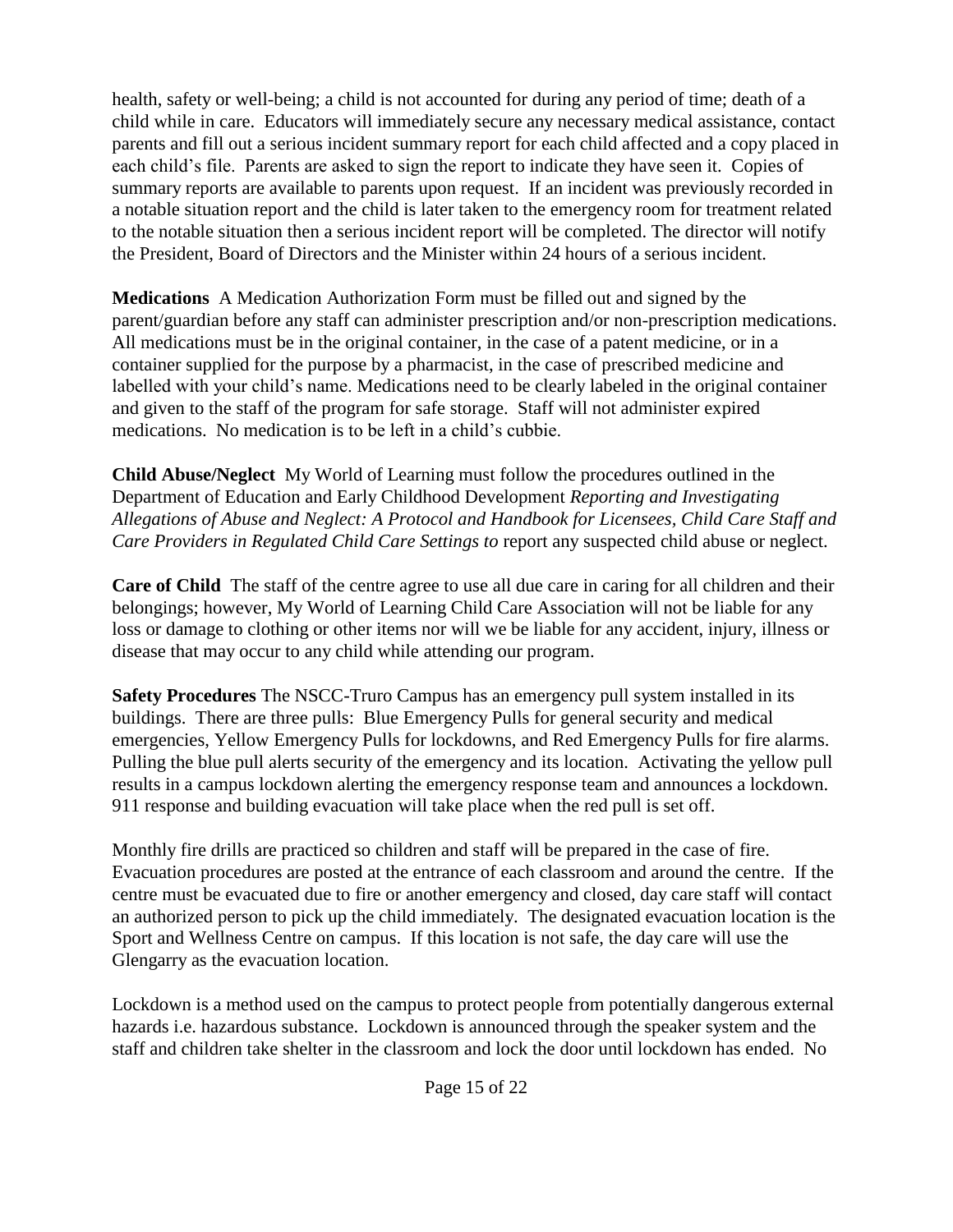one will not be able to pick up children during lockdown.

# <span id="page-15-0"></span>**FINANCIALS**

#### <span id="page-15-1"></span>**Fees**

| Age Group   | One Child<br>(part-week<br>rate per day) | One Child<br>(full-week)<br>rate per day) | Two or More Children<br>from the same<br>immediate family,<br>part-week rate per day<br>(per child) | Two or More Children<br>from the same<br>immediate family,<br>full-week rate per day<br>(per child) |
|-------------|------------------------------------------|-------------------------------------------|-----------------------------------------------------------------------------------------------------|-----------------------------------------------------------------------------------------------------|
| Toddler     | \$30.00                                  | \$27.00                                   | \$26.50                                                                                             | \$24.00                                                                                             |
| Preschooler | \$30.25                                  | \$27.25                                   | \$26.75                                                                                             | \$24.25                                                                                             |
| School Age  | \$32.25                                  | \$29.25                                   | \$28.75                                                                                             | \$26.25                                                                                             |

Fees will be charged based on a child's enrollment status and actual age as defined in the Early Learning Child Care Act and Regulations. *"toddler" means a child who is between 18 months old and 35 months old, inclusive; "preschooler" means a child who is 36 months old or older and is not attending school; "school-age child" means a child who is attending school and is not older than 12 on December 31 of the school year.*

Families are responsible for paying for all days regardless of attendance with the exception of the day care vacation days provided a minimum of two weeks' written notice is provided. Parents are required to keep children home if they are ill and/or not well enough to participate in scheduled activities. When children become ill during the day, the day care will have no choice but to send them home, families need alternate child care arrangements ready to use if this happens.

<span id="page-15-2"></span>**Child Care Subsidy** The subsidy program is available through the Department of Education and Early Childhood Development- https://www.ednet.ns.ca/earlyyears/. The amount subsidy will pay per day will be based on your total family income on a scale determined by the government. Children may be absent up to 3 days and sick up to 5 days per month, if these numbers are exceeded regular fees will be charged. Children with subsidy seats also have subsidy vacation days from April 1-March 31 each year. Families are responsible for paying the parent fees when using absent, sick and subsidy vacation days.

<span id="page-15-3"></span>**Payments** Payment is due the first business day of every week. Payments may be made in cash or by e-transfer. E-transfers can be sent to the day care's email address at: myworldoflearningcc@gmail.com Please include your child's name in the message section to ensure the correct account is credited. E-transfers sent to My World of Learning will be auto deposited into the centre's bank account. Overpayment will result in a credit on your child's account. Weekly reminders are provided if there are balances on the accounts. Payments are considered overdue if not received before the first business day of the next week.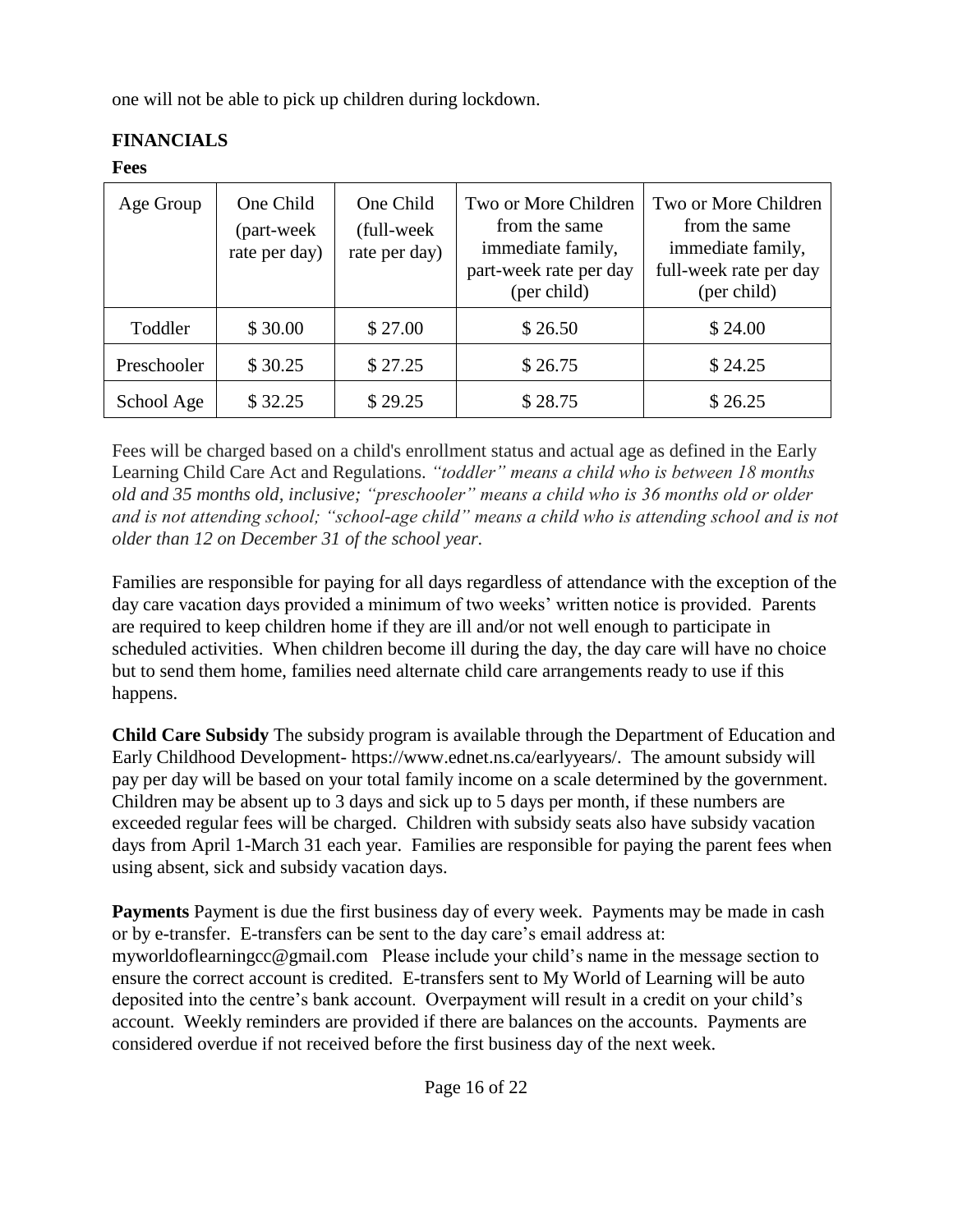<span id="page-16-0"></span>**Receipts** The Executive Director, Assistant Executive Director, Child Care Supervisor and Assistant Child Care Supervisor can accept cash payments and issue receipts. Receipts will be issued at the time cash payments are made. Receipts for e-transfer payments are issued as we receive notice from the bank. Please retain these receipts for income tax purposes. Year-end receipts will be issued upon request, provided the account is in good standing.

<span id="page-16-1"></span>**Overdue Accounts** In the event a payment is late, a \$ 20.00 late payment fee will be applied to the account weekly. Failure to make weekly payments will result in suspension or termination of child care services and the account will be sent to a collection agency.

<span id="page-16-2"></span>**Day Care Vacation Days** Vacation time, where no payment is required, will be granted to families after their children have been in attendance at the centre for thirty days. Five vacation days per calendar year (January–December) will be granted to children attending part-week (2-4 days per week). Ten vacation days per calendar year will be provided to children attending fullweek (5 days per week). Families must provide two weeks' notice in writing to the Executive Director when they would like to use vacation days. Once vacation time has been used the regular day care rate will be charged regardless of the child's attendance.

<span id="page-16-3"></span>**Fundraising** My World of Learning is a non-profit organization that relies on additional funding through fundraisers to purchase new toys and equipment. All families are encouraged to assist the day care with fundraising activities.

<span id="page-16-4"></span>**Withdrawal Policy** A minimum of thirty days' written notice is required to be given to the Executive Director should you decide to withdraw your child from the centre. Failure to provide proper notice will result in applicable fees being billed to your account for that period. Subsidy rates will only apply while a child is physically attending resulting in regular fees being charged for the remainder of the withdrawal period. If a family withdraws a child for any reason but later wants to re-enter the centre they must start the enrollment process from the beginning.

<span id="page-16-5"></span>**Dismissal** The centre reserves the right to dismiss a child from the centre without notice in the following situations: overdue accounts, ill treatment or rudeness by a parent/guardian towards an employee of the centre, and other circumstances as identified by the Board of Directors.

#### <span id="page-16-6"></span>**PROGRAM DELIVERY**

<span id="page-16-7"></span>**Daily Routine** The daily routine includes indoor and outdoor play both in the morning and in the afternoon, a morning snack, lunch, an afternoon snack and a rest time.

<span id="page-16-8"></span>**Educational Programs** My World of Learning uses the Capable, Confident, and Curious: Nova Scotia's Early Learning Curriculum Framework to deliver its educational programs. It is based on the certainty that children are curious, creative, full of potential, capable and confident which matches the centre's Image of the Child. The Framework provides guidance to early childhood educators on offering quality play-based learning, relationships, inclusion, diversity, equity, learning environments and reflective practice. This framework is used in funded child care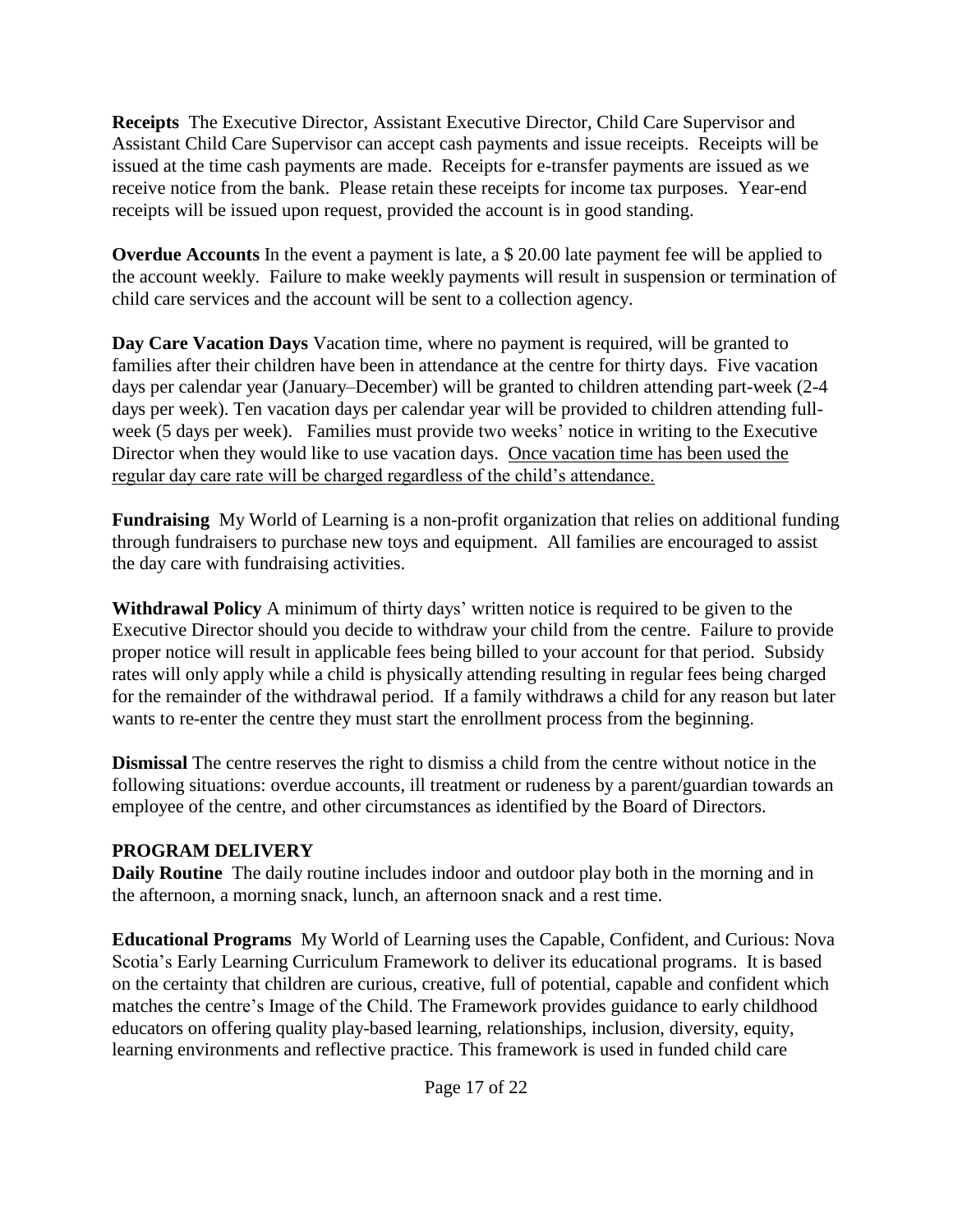centres such as ours as well as pre-primary programs in the province. Find more information about Nova Scotia's Early Learning Curriculum Framework at

<https://www.ednet.ns.ca/docs/nselcurriculumframework.pdf>Educators create program plans based on the learning goals, objectives and strategies happening in the classrooms. Families may ask the Executive Director to view program plans.

<span id="page-17-0"></span>**Off-Site Outings/Field Trips** The children may go for walks or on field trips to explore and learn about the community around us. Guest speakers may be brought in to the centre to help support the children's learning.

<span id="page-17-1"></span>**Outdoor Play** The children go outdoors for walks or to play in the outdoor play space in all types of weather. Please ensure your child has the appropriate clothing, hat and footwear. In the event of extreme weather, educators will adjust and document outdoor play times with the best interests of the children in mind. Children will play indoors if the temperature falls below -25C (- 13F), with or without wind chill factor or when the wind chill is -28C (-15F) or colder. The day care staff will use their judgment to ensure it is safe for the children to go outdoors.

The educators will check the UV index and follow chart actions as required. Sun safety steps the day care follows are: limit time in the midday sun between 11 a.m. and 3 p.m., seek shade, drink water between meals, wear loose-fitting, light-coloured clothing made of breathable material, apply sunscreen before going outside, put on a hat with a wide brim and wear sunglasses, as provided by the family. We need your assistance to implement these steps by sending appropriate clothing, water bottle, wide-brimmed hat and sunglasses with your child each day. The day care will supply sunscreen with at least a SPF of 30, if you would prefer no sunscreen or a particular sunscreen be used on your child please inform staff by filling out the sunscreen authorization form section of the registration form.

<span id="page-17-2"></span>**Nutrition** The children receive two (2) wholesome snacks and a healthy lunch while in our care. Meals are served between 9:00-9:30 am, 11:30 am-12:00 pm and 2:30-3:00 pm. We ask that families do not bring food from home except in the case of special diets (see paragraph to follow). The morning and afternoon snacks consist of foods from two food groups including at least one serving of vegetables or fruit. Lunch includes foods from all four food groups. If your child will be attending after a scheduled meal time, please arrange to feed him/her before arriving at the centre.

Day care educators are responsive to children's cues around hunger and will provide snacks and meals outside of the regular schedule as required. The educators create a relaxed and enjoyable meal environment including planned transitions from play to mealtimes. Staff eat with the children to help model appropriate eating behaviours and healthy eating practices. Children are encouraged to feed themselves and to respond to hunger and feelings of fullness and are not forced to finish food that has been served.

The day care offers a menu that runs on a four-week rotation. The snacks and lunches follow the guidelines set in the Manual for Food and Nutrition in Regulated Child Care Settings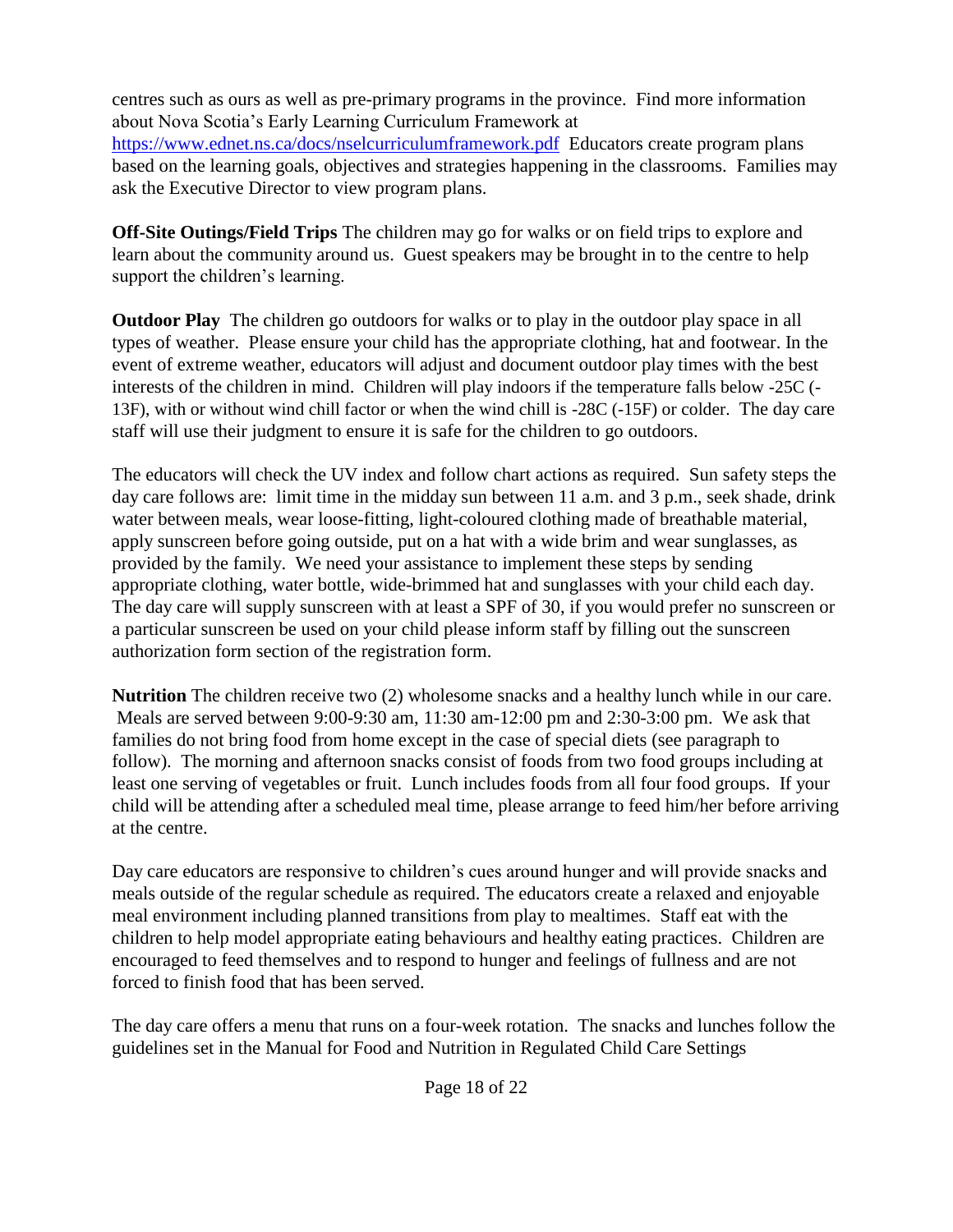Government of Nova Scotia. A current menu is available in the Information Binder on top of the children's cubbies, distributed to families in the registration packages and at the beginning of the new menu rotations. Families who need additional copies throughout the year can ask their child's educators. Changes to the menu are documented in the Information Binder.

If your child has a special diet due to a medical condition or preference, the family will be responsible for providing these foods. Foods must be labeled with the child's name and will be refrigerated, if necessary. Do not bring foods that may contain or contain nuts or nut products. Please keep the staff informed of any food allergies your child may have or develops.

The day care must purchase or receive donations of food or beverages from an establishment permitted by the Nova Scotia Environment and comply with the Food and Beverage Nutrient Criteria. The product must include a list of ingredients and any special preparation, storage or serving instructions is clearly labeled. The exception is that low risk foods including whole fruits and vegetables can be accepted as donations.

<span id="page-18-0"></span>**Breastfeeding** This centre welcomes mothers to breastfeed their children anywhere in the facility.

<span id="page-18-1"></span>**Nut-Aware Environment** My World of Learning is a nut-aware environment as we have children and staff who are allergic to nut and nut products including coconut.

- 1) If sending foods to the day care, please ensure the foods are in their original packaging containing a list of ingredients. If an item is sent to the day care with no list of ingredients or it contains nuts or nut products/oils, your child will not be permitted to eat the item.
- 2) Ensure your child is free of nuts or nut products/oils before attending day care each day. This can be done by brushing teeth, washing face and hands thoroughly or not consuming nuts or nut products/oils before attending day care.

<span id="page-18-2"></span>**Rest Time** Rest time is part of the daily routine each day and last between 1.5 to 2 hours. Children will be assigned a cot/mat and sheet. Families are asked to bring a blanket for their child and are responsible for laundry of the blanket on a weekly basis. Children can bring a special blankie/stuffed animal for comfort. Children who do not sleep will be provided with quiet activities i.e. puzzles, lego to engage them.

<span id="page-18-3"></span>**Quality Matters** My World of Learning participates in Quality Matters, a continuous early childhood assessment program that supports quality in licensed child care centres in Nova Scotia. This program is used to determine eligibility for funding based on compliance, accountability and program quality. Self-assessment is completed every three years in the areas of leadership, staffing, learning environments and relationships. Self-assessment summaries are used to create Quality Improvement Plans that My World of Learning uses to increase the quality of the programming we offer. We received a R2 rating, which is the highest possible rating, on the Quality Matters Rating System for both 2019-2020 and 2020-2021, the two periods that have been rated. More information on this program can be found at: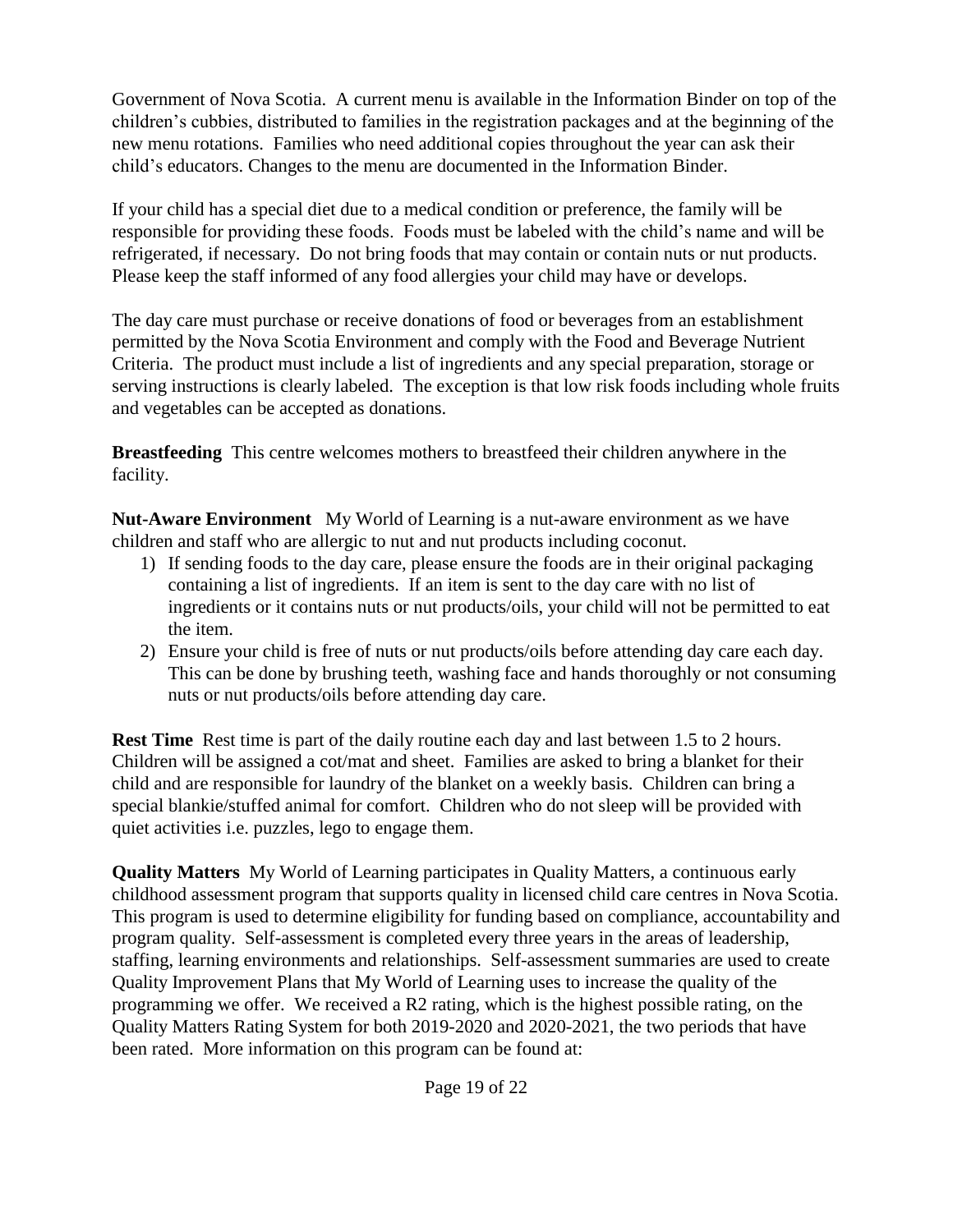https://www.ednet.ns.ca/earlyyears/providers/QualityMatters.shtml

# <span id="page-19-0"></span>**SOCIAL MEDIA**

<span id="page-19-1"></span>**Facebook** Families can "like" us on Facebook at facebook.com/myworldoflearning and we invite you to share our page with your friends and family members.

<span id="page-19-2"></span>**Website** The centre's website can be found at: www.myworldoflearning.ca

<span id="page-19-3"></span>**CHANGES IN POLICIES** Changes may be made to the fees and policies in this handbook with one month's notice. The policies, contracts, consents and forms will be reviewed and updated, at minimum, on an annual basis. Please give written notice immediately of any changes that may occur with address, phone numbers, emergency contacts and updated immunization records. Two months' notice will be given before an increase in child care fees.

<span id="page-19-4"></span>**GRIEVANCE PROCEDURE** Parents/guardians may take any concerns they may have regarding the day care to the Executive Director. If the situation is not solved to their satisfaction, the issue will be forwarded to the Board of Directors for a final decision.

<span id="page-19-5"></span>**PRIVACY POLICY** Privacy of personal information is an important principle to My World of Learning Child Care Association. We are committed to collecting, using and disclosing personal information responsibly and only to the extent necessary for the services we provide.

# **What Is Personal Information?**

Personal information is information about an identifiable individual. Personal information includes information that relates to their personal characteristics, (e.g. gender, age, income, home address or phone number, ethnic background, family status), their health, (e.g. health history, health conditions, health services received by them), or their activities and views (e.g. religion, politics, opinions expressed by an individual, an opinion or evaluation of an individual).

# **Why We Collect Personal Information**

- We collect, use and disclose personal information in order to provide the best child care possible; adequately meeting the needs of the children and families.
- A second primary purpose will be to meet the legislative requirements of the Day Care Act.
- A third primary purpose is to collect personal information from resource support agencies to assist us in providing the best child care possible and adequately meet the individual needs of the children.
- A fourth primary purpose to obtain the necessary information so that we can contact the appropriate people in the event of an emergency.

It would be rare for us to collect any personal information without the client's express consent, but this might occur in a case of urgency, (e.g. parent or guardian is unavailable), or where we believe the client would consent if asked and it is impractical to obtain consent, (e.g. a child's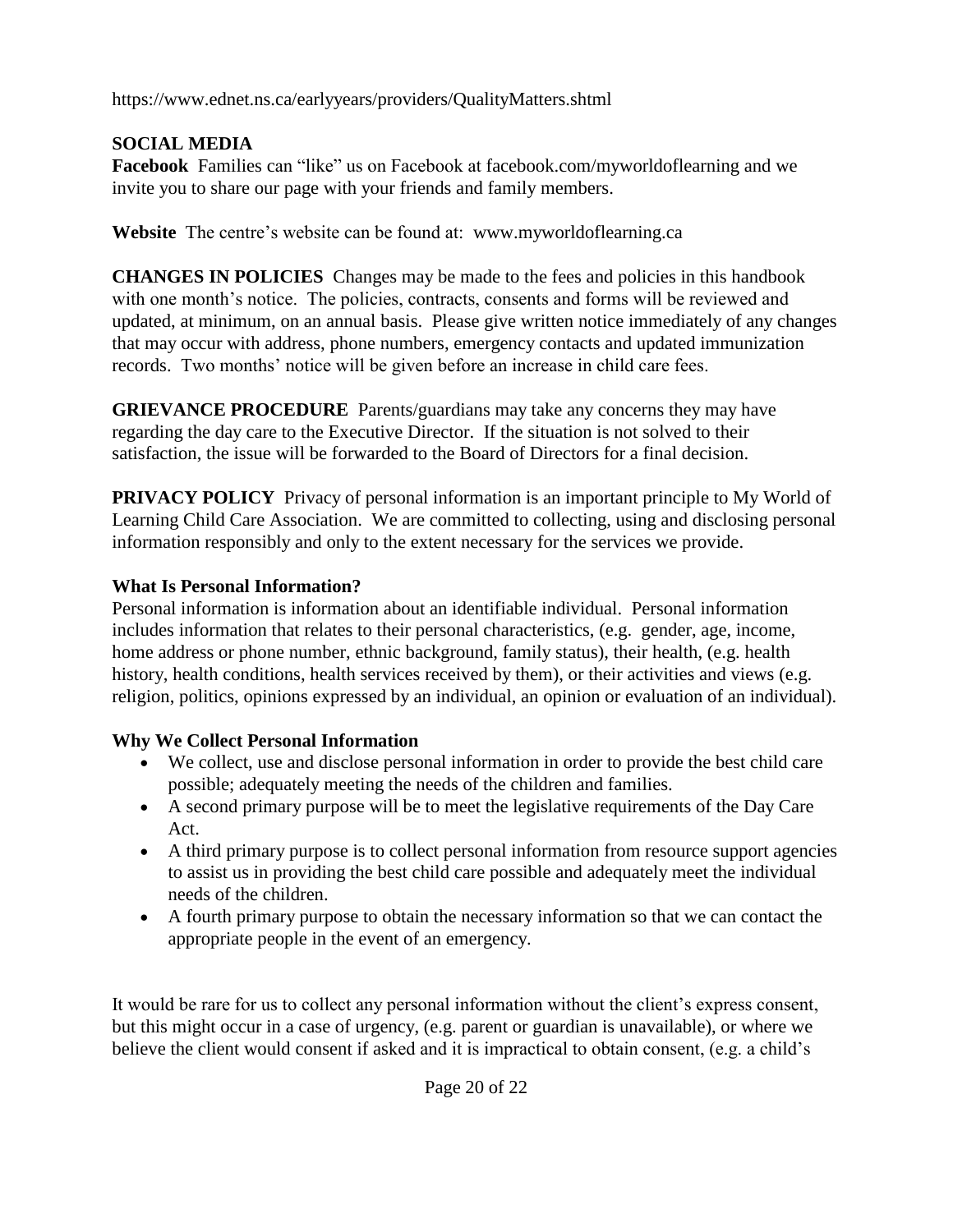well being is at risk).

#### **Who We Share Our Information With**

We partner with a number of agencies and support workers that may, in the course of their duties, have limited access to personal information we hold. These include computer consultants providing technical support, accounting auditors, cleaners, landlords, supply staff, resource consultants and assistants and employees of agencies that provide support to children with special needs. The Department of Education and Early Childhood Development and the Department of Community Services and other government officials, in the course of their duties to ensure compliance with the Day Care Act, will have access to personal information we hold. We also provide personal information to collection agencies when an account is not paid in full after the child is withdrawn or dismissed from the day care.

#### **Protecting Personal Information**

We understand the importance of protecting personal information. Personal information is stored in locked filing cabinets accessible only to authorized personnel. Computerized personal information is safeguarded through passwords and other security measures. All authorized personnel must sign a confidentiality agreement.

#### **Retention and Destruction of Personal Information**

We need to retain personal information for some time to ensure that we can answer any questions you might have about the services provided and for our own accountability to external regulatory and legislative bodies. We keep our client files for up to seven years after the client withdraws from our centre. We destroy paper files that contain personal information by shredding. We destroy electronic information by deleting it, and when the hardware is discarded, we ensure that the hard drive is formatted to erase any information contained within.

#### **Access To Information**

You have the right to see what personal information we hold about you. We will need to confirm your identity, if we do not know you, before providing you with access.

If there is a problem, we may ask you to put your request in writing. If we cannot give you access, we will tell you within 30 days if at all possible and tell you the reason, as best we can, as to why we cannot give you access. If you believe there is a mistake in the information, you have the right to ask for it to be corrected. This applies to factual information and not to any professional opinions we may have formed. We may ask you to provide documentation that our files are wrong. Where we agree that we made a mistake, we will make the correction and notify anyone to whom we sent this information. If we do not agree that we have made a mistake, we will still agree to include in our file a brief statement from you on the point.

#### **Do You Have A Question Or Complaint?**

Our Privacy Officer is: Natasha Doreen Moxon c/o My World of Learning Child Care Association NSCC-Truro Campus, 36 Arthur Street, Truro, NS B2N 1X5

Page 21 of 22